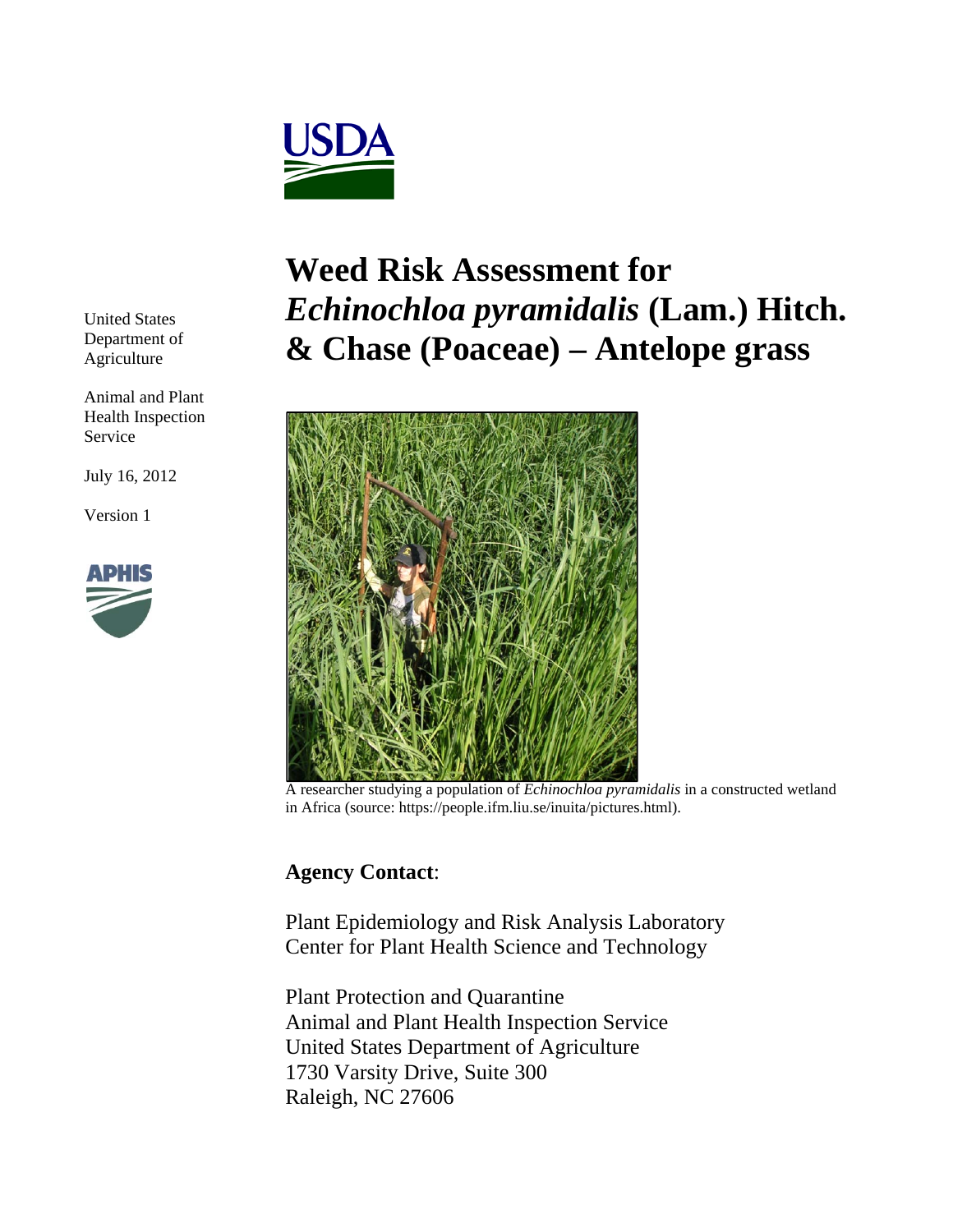| <b>Introduction</b> Plant Protection and Quarantine (PPQ) regulates noxious weeds under the authority |
|-------------------------------------------------------------------------------------------------------|
| of the Plant Protection Act (7 U.S.C. § 7701-7786, 2000) and the Federal Seed Act                     |
| $(7 \text{ U.S.C. } § 1581-1610, 1939)$ . A noxious weed is defined as "any plant or plant"           |
| product that can directly or indirectly injure or cause damage to crops (including                    |
| nursery stock or plant products), livestock, poultry, or other interests of agriculture,              |
| irrigation, navigation, the natural resources of the United States, the public health,                |
| or the environment" (7 U.S.C. § 7701-7786, 2000). We use weed risk assessment                         |
| (WRA) - specifically, the PPQ WRA model (Koop et al., 2012) - to evaluate the                         |
| risk potential of plants, including those newly detected in the United States, those                  |
| proposed for import, and those emerging as weeds elsewhere in the world.                              |

Because the PPQ WRA model is geographically and climatically neutral, it can be used to evaluate the baseline invasive/weed potential of any plant species for the entire United States or for any area within it. As part of this analysis, we use a stochastic simulation to evaluate how much the uncertainty associated with the analysis affects the model outcomes. We also use GIS overlays to evaluate those areas of the United States that may be suitable for the establishment of the plant. For more information on the PPQ WRA process, please refer to the document, *Background information on the PPQ Weed Risk Assessment*, which is available upon request.

### *Echinochloa pyramidalis* **(Lam.) Hitch. & Chase – Antelope grass**

**Species** Family: Poaceae

- **Information** Initiation: On July 26, 2011, APHIS published a notice in the Federal Register announcing that *Echinochloa pyramidalis* has been proposed for APHIS' Not Allowed Pending Pest Risk Analysis (NAPPRA) list (APHIS, 2011). Plants in the NAPPRA category are potential quarantine pests that cannot be imported as propagative material until they have been evaluated with a weed risk assessment (WRA). Depending on the results of the WRA, assessed NAPPRA species may either be allowed entry or they may be denied entry and regulated as Federal noxious weeds. The Plant Epidemiology and Risk Analysis Laboratory (PERAL) initiated this WRA to evaluate the risk potential of *E. pyramidalis*.
	- Foreign distribution: *Echinochloa pyramidalis* is native to Africa (Benin, Botswana, Burkina Faso, Cameroon, Chad, Cote d'Ivoire, Ethiopia; French Guinea, Gabon, the Gambia, Ghana, Kenya, Madagascar, Malawi, Mali, Mozambique, Namibia, Niger, Nigeria, Senegal, Somalia, South Africa, Sudan, Swaziland, Tanzania, Uganda, Zambia, and Zimbabwe) and has been introduced elsewhere in tropical America, southeastern Asia, and Australia (FloraBase, 2011; GBIF, 2011; Michael, 1983; NGRP, 2012).
	- U.S. distribution & status: *Echinochloa pyramidalis* has been introduced into the United States for experimental purposes (Gainesville, FL; Barkworth et al., 2011). We found no evidence that it has naturalized (e.g., Kartesz, 2012).

WRA area: Entire United States, including territories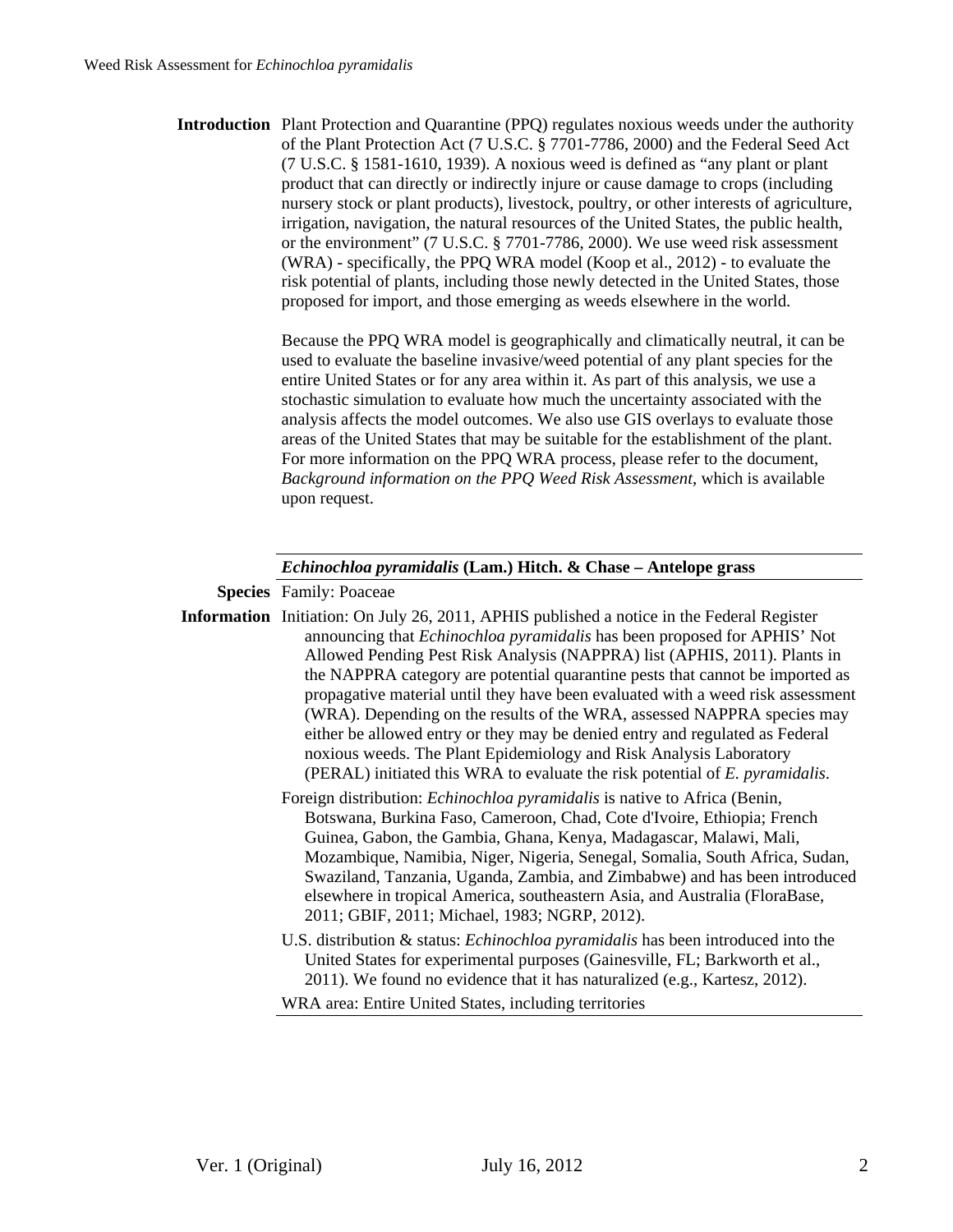### 1. *Echinochloa pyramidalis* analysis

**Establishment/Spread**  *Echinochloa pyramidalis* is a grass that grows well in a variety of environments Potential including swampy areas, alongside bodies of water, and open floating meadows, but it also grows on dry lands, and can withstand long periods of drought and tolerate grazing (Heuzé et al., 2011). On land plant stems grow upright, while on water they lie flat and float on the water surface. In this assessment, we considered this species as an aquatic plant because it appears to be adapted to aquatic habitats: stems have numerous intercellular cavities that help them to float (Catling, 1992). *Echinochloa pyramidalis* has invaded sensitive wetland habitats in Mexico, and efforts to control or eradicate it are ongoing (López Rosas et al., 2010). It forms extensive, homogenous, dense stands over large areas (Dean, 1968). Seeds and plants are dispersed by water (Catling, 1992; FAO, 2011), and stem fragments readily form adventitious roots to form new plants (Heuzé et al., 2011). Because we could not answer several questions (see Appendix A), the uncertainty was aboveaverage. Risk score  $= 13$  Uncertainty index $= 0.26$ 

**Impact Potential** In Mexico, *E. pyramidalis* has invaded wetlands. It reduces biodiversity by replacing native species (Heuzé et al., 2011) and impedes their recovery by blocking the sunlight they need for germination (e.g., *Cyperus digitatus, C. humilis,*  and *C. lanceolata, Eleocharis geniculata,* and *Fuirena simplex*) (López Rosas et al., 2006). Where restoration efforts reduced *E. pyramidalis* populations in wetlands, both plant and animal species richness increased over time (López Rosas et al., 2010). *Echinochloa pyramidalis* is a weed of rice and sugarcane (Bishundial et al., 1997; López Rosas et al., 2006; Michael, 1983) to the extent that it is actively controlled in both crops (Bishundial et al., 1997; Bruyere and Rakotomanana, 1964; Jauffret, 1954; Rochecouste, 1965). In sugarcane it hinders irrigation and transport in canals. This risk element had an average amount of uncertainty. Risk score  $= 3.5$  Uncertainty index  $= 0.18$ 

**Geographic Potential** We estimate that about 7 percent of the United States is suitable for the establishment of *E. pyramidalis* (Fig. 1). This predicted distribution is based on the species' known distribution elsewhere in the world and includes point-referenced localities and areas of occurrence. The map for *E. pyramidalis* represents the joint distribution of Plant Hardiness Zones 9-13, areas with 10-100+ inches of annual precipitation, and the following Köppen-Geiger climate classes: tropical rainforest, tropical savanna, steppe, desert, humid subtropical, and marine west coast.

> The area estimated in Fig. 1 likely represents a conservative estimate as it uses three climatic variables to estimate the area of the United States that is suitable for establishment of the species. Other environmental variables, such as soil and habitat type, may further limit the areas in which this species is likely to establish. Because of its affinity for aquatic and seasonally inundated habitats (Burkill, 1985; López Rosas et al., 2010), *E. pyramidalis* is likely to be restricted to rivers, canals, lakes, estuaries, and wetlands of the southern United States, and any other similar areas (e.g., production sites for wetland rice and sugarcane).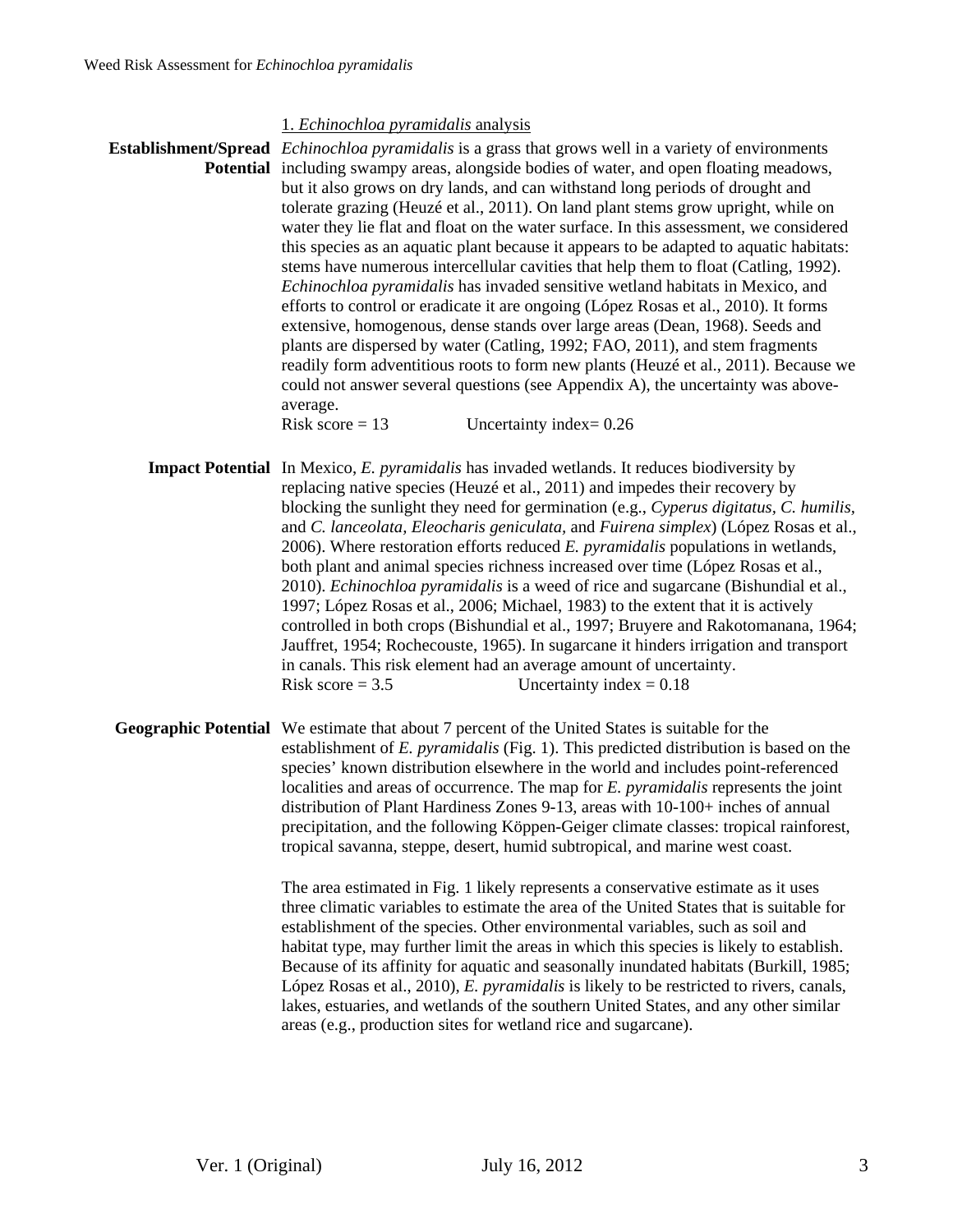**Entry Potential** *Echinochloa pyramidalis* has been grown experimentally in Florida (Barkworth et al., 2011), but we found no other evidence that this species is present in the United States. We also found no evidence of trade or resale on the internet, but this species is cultivated in Africa as both a cereal and a feed for livestock (Barkworth et al., 2011; FAO, 2011). Thus, because of its potential economic importance, it may be introduced to the United States again in the future. This risk factor contributed 0.25 points of this risk element's score. We found no evidence that this species is likely to enter as a hitchhiker or a trade contaminant. However, because it grows in wetlands and riverine habitats, and because it is present in Mexico (López Rosas et al., 2010), it may be present in the Mexican portion of the Rio Grande watershed. If it is present in the watershed, then it may eventually disperse down the watershed and into the Rio Grande River, which forms part of Texas' border. In its native range, this species forms mats of vegetation that float down the Nile River (Anonymous, 2012). This risk factor contributed another 0.06 points to the score for this risk element.

Risk score  $= 0.31$  Uncertainty index  $= 0.20$ 

**Figure 1**. Predicted distribution of *Echinochloa pyramidalis* in the United States. Map insets for Alaska, Hawaii, and Puerto Rico are not to scale.



 2. Results and Conclusion Model Probabilities:  $P(Major\ Invaler) = 73.8\%$  $P(Minor Invader) = 25.2%$  $P(Non- Invader) = 1.1\%$  $Risk$  Result = High Risk Secondary Screening = Not Applicable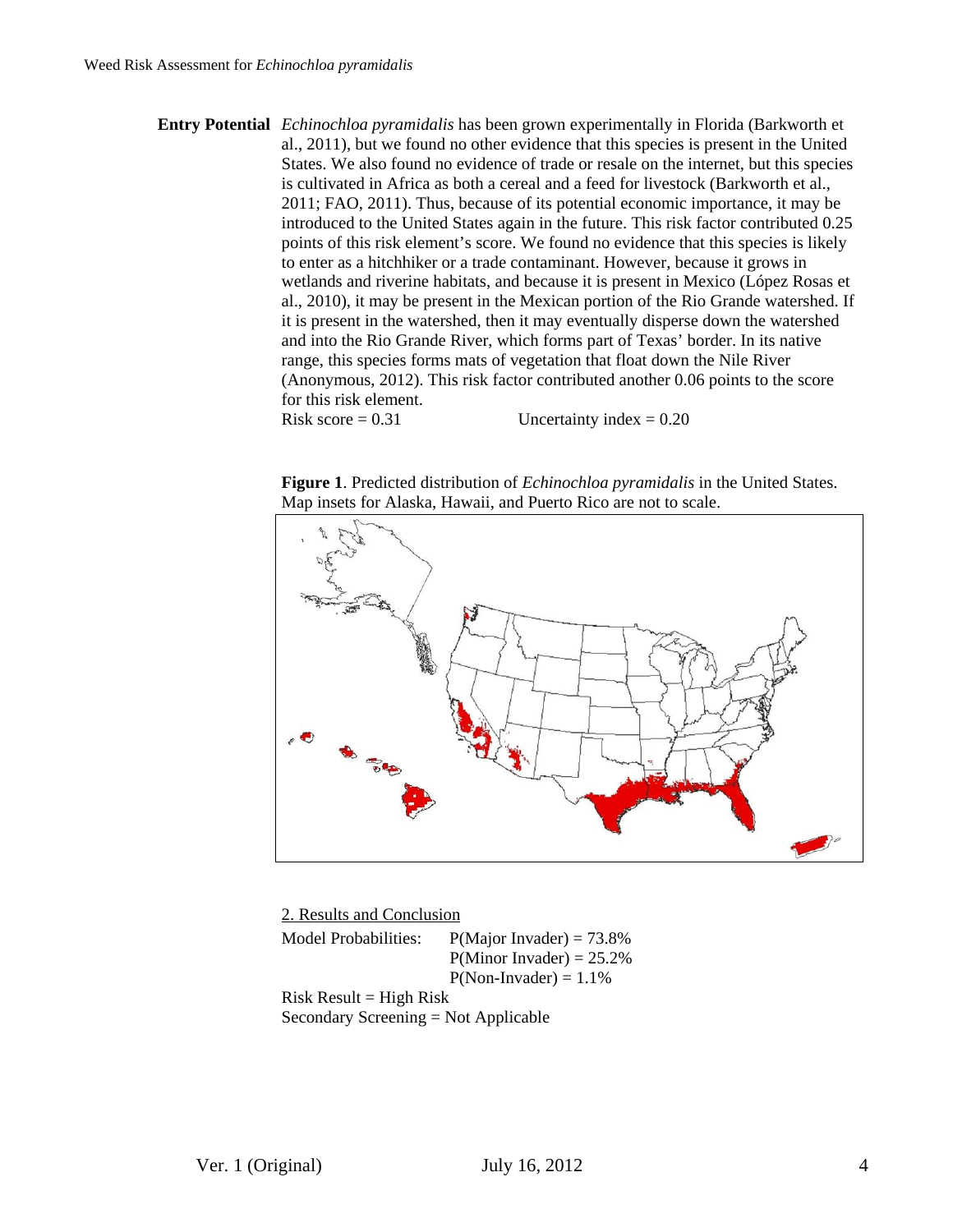



**Figure 3**. Monte Carlo simulation results (N=5,000) for uncertainty around the risk scores for *Echinochloa pyramidalis<sup>a</sup>*.



<sup>a</sup> The blue "+" symbol represents the medians of the simulated outcomes. The smallest box contains 50 percent of the outcomes, the second 95 percent, and the largest 99 percent.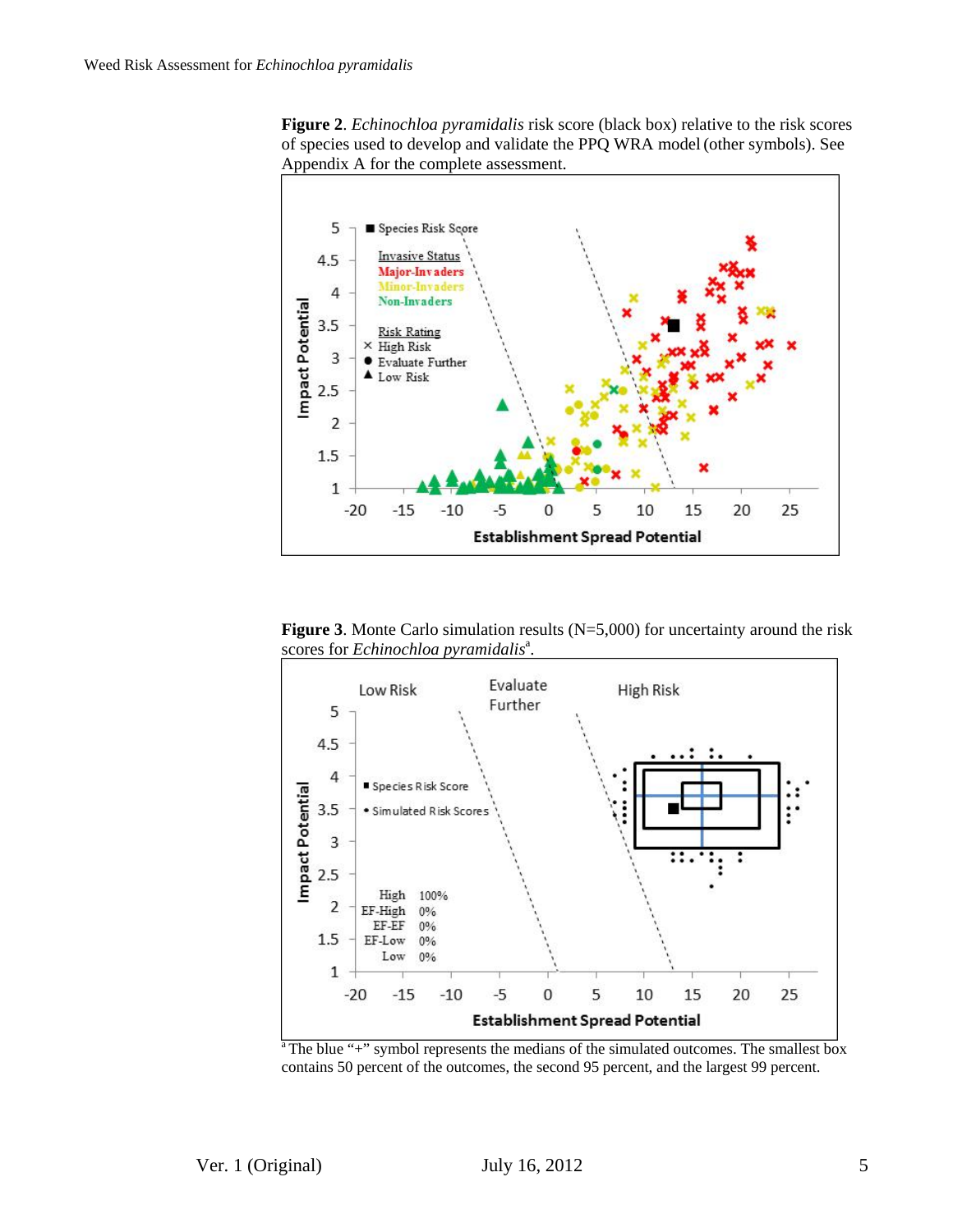#### 3. Discussion

The result of the weed risk assessment for *E. pyramidalis* is High Risk (Fig. 2). Because *E. pyramidalis* is a tropical species, it will only be able to establish in the southern tier of the United States (Fig. 1). Its impact potential in this region may be high because these zones also coincide with areas where rice and sugarcane are commercially produced. *Echinochloa pyramidalis* is a troublesome weed in these crops in some parts of the world (Catling, 1992; IRRI and IWSS, 1983). Its impacts in wetland and riparian ecosystems have been well-documented (Heuzé et al., 2011; López-Rosas and Moreno-Casasola, 2012). Because this species obstructs water flow in irrigation canals (Bushundial, 1991), it is likely to cause similar problems in U.S. canals and slow-flowing river systems, blocking either recreational access or perhaps clogging storm water runoff.

We could not answer five of the questions in this assessment. More information about *E. pyramidalis*' potential impacts in population centers and production systems, as well as detailed information about seed production, longevity, and dispersal, would probably reduce uncertainty associated with the risk ratings. Still, the uncertainty analysis (Fig. 3) indicated that the outcome was robust.

4. Literature Cited

- 7 U.S.C. § 1581-1610. 1939. The Federal Seed Act, Title 7 United States Code § 1581-1610.
- 7 U.S.C. § 7701-7786. 2000. Plant Protection Act, Title 7 United States Code § 7701-7786.
- Anonymous. 2011. Antelope grass. Topoclimate Australia. Last accessed September 22, 2011, http://informedfarmers.com/antelope-grass/.
- Anonymous. 2012. Wikipedia: The Free Encyclopedia. Wikipedia. http://en.wikipedia.org/wiki/Main\_Page. (Archived at PERAL).
- APHIS. 2011. Plants for planting whose importation is not authorized pending pest risk analysis: Notice of availability of data sheets for taxa of plants for planting that are quarantine pests or hosts of quarantine pests. Federal Register 76(143):44572-44573.
- Baker, F. W. G., and P. J. Terry (eds.). 1991. Tropical Grassy Weeds. CAB International, Wallingford, U.K. 203 pp.
- Barkworth, M. E., L. K. Anderton, K. M. Capels, S. Long, and M. B. Piep. 2011. Manual of grasses for North America. Utah State University Press. 640 pp.
- Bishundial, D. P., B. Dasrat, A. Rajkumar, and D. Kumar. 1997. Management of antelope grass (*Echinochloa pyramidalis*) in sugarcane water ways [Abstract]. Pages 164-168 *in* Proceedings of the West Indies Sugar Technologists 26th Conference, 22-26 September 1997. Sugar Association of the Caribbean, Bridgetown; Barbados.
- Bruyere, R., and G. Rakotomanana. 1964. Weed control in ricefields at Lake Alaotra. Agronomie Tropicale 19(1):75-79.
- Burkill, H. M. 1985. The Useful Plants of West Tropical Africa Vol. 2. Royal Botanic Gardens, Kew, United Kingdom. 648 pp.
- Bushundial, D. P. 1991. Recent work on the control of *Echinochloa pyrimidalis* (Lam.) Hitch. and Chase and *Echinochloa polystachya* (Kunth) Hitchc. Pages 279-285 *in* Proceedings of the 24th West Indies Sugar Techologists' Conference, Kingston, Jamaica, 8-12 April 1991. Sugar Association of the Caribbean, Bridgetown; Barbados.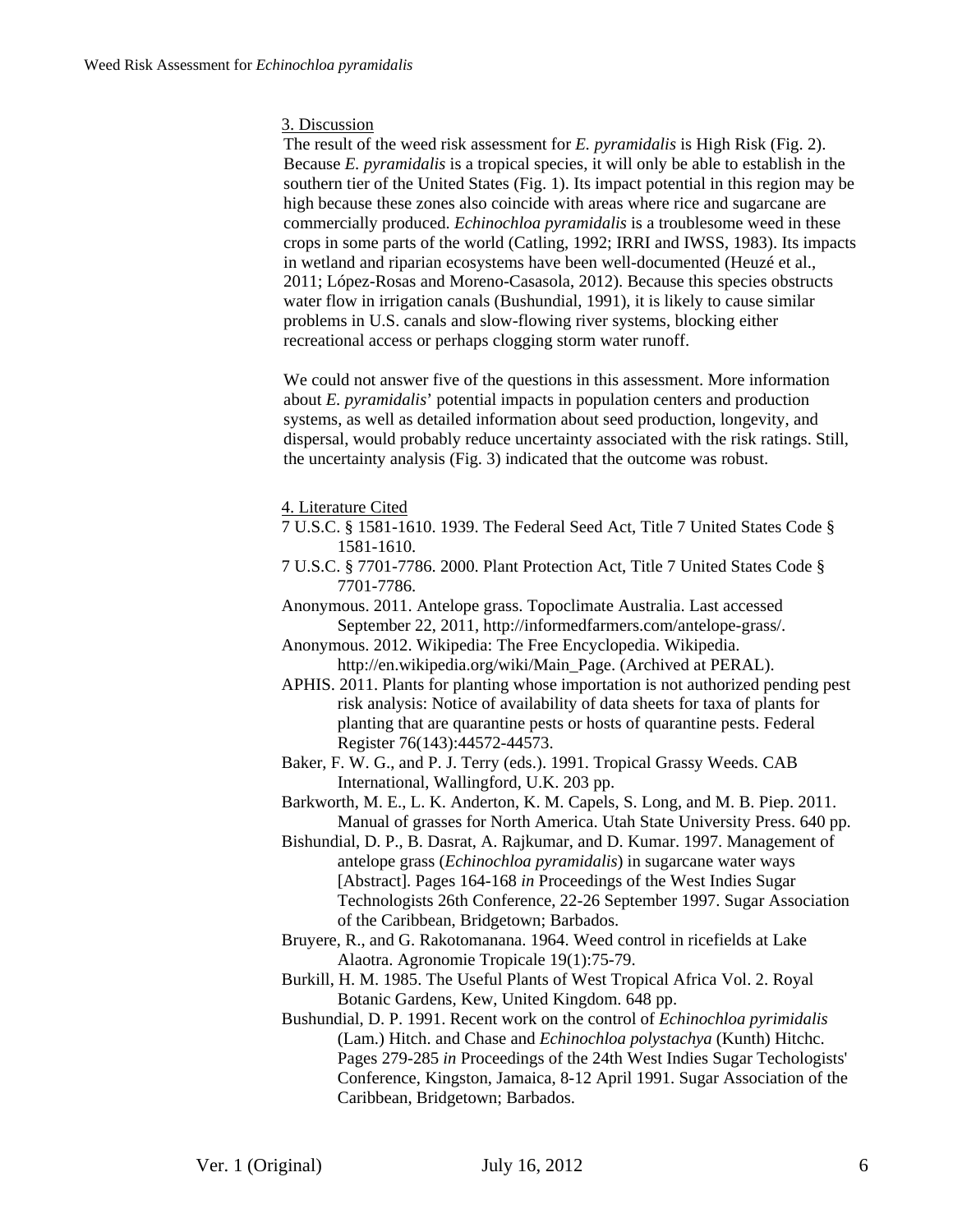- CABI. 2011. Invasive Species Compendium Report - *Echinochloa crus-galli*. CABI. Last accessed September 7, 2011,
- Catling, D. 1992. Rice in Deep Water. International Rice Research Institute. 86 pp.
- Cejudo-Espinosa, E., A. C. Ramos-Valdivia, F. Esparza-Garcıa, and R. Rodriguez-Vazquez. 2009. Short-Term accumulation of atrazine by three plants from a wetland model system. Archives of Environmental Contamination and Toxicology 56:201–208.
- Dean, G. J. W. 1968. Studies of factors affecting the formation of hopper bands of the red locust (*Nomadacris septemfasciata*) in an outbreak area. Journal of Applied Ecology 5(2):273-290.
- Douthwaite, R. J. 1974. An endangered population of wattled cranes (*Grus carunculatus*). Biological Conservation 6(2):134-142.
- Downey, P. O., T. J. Scanlon, and J. R. Hosking. 2010. Prioritizing weed species based on their threat and ability to impact on biodiversity: A case study from New South Wales. Plant Protection Quarterly 25(3):111-126.
- FAO. 2011. *Echinochloa pyramidalis* (Lam.) Hitchc. and Chase. Food and Agriculture Organization of the United Nations (FAO). http://www.fao.org/ag/AGP/AGPC/doc/Gbase/data/pf000231.htm.

FloraBase. 2011. FloraBase, the Western Australian Flora, *Echinochloa pyramidalis*. Last accessed September 6, 2011, http://florabase.dec.wa.gov.au/browse/profile.php/337.

- GBIF. 2011. GBIF, Online Database. Global Biodiversity Information Facility (GBIF). http://data.gbif.org/welcome.htm. (Archived at PERAL).
- Gunn, C. R., and C. A. Ritchie. 1988. Identification of disseminules listed in the Federal Noxious Weed Act (Technical Bulletin # 1719.). United States Department of Agriculture, Agricultural Research Service, U.S.A. 313 pp.
- Heuzé, V., G. Tran, and M. Boval. 2011. Antelope grass (*Echinochloa pyramidalis*). French National Institute for Agricultural Research. Last accessed September 6, 2011, http://www.trc.zootechnie.fr/print/448.
- IRRI, and IWSS. 1983. Proceedings of the Conference on Weed Control in Rice, 31 August-4 September 1981. International Rice Research Institute (IRRI) and The International Weed Science Society (IWSS), Los Baños, Laguna, Philippines. 432 pp.
- Jauffret, M. 1954. Weed control operations in French overseas territories. Pages 395-397 *in* Cong. de la Protection des Veg. et leurs Produits dans Climats Chauds.
- Kartesz, J. 2012. The Biota of North America Program (BONAP). North American Plant Atlas. http://www.bonap.org/MapSwitchboard.html. (Archived at PERAL).
- Koop, A., L. Fowler, L. Newton, and B. Caton. 2012. Development and validation of a weed screening tool for the United States. Biological Invasions 14(2):273-294.
- López-Rosas, H., and P. Moreno-Casasola. 2012. Invader versus natives: effects of hydroperiod on competition between hydrophytes in a tropical freshwater marsh. Basic and Applied Ecology 13(1):40-49.
- López Rosas, H., F. López-Barrera, P. Moreno-Casasola, G. Aguirre-León, E. Cazares-Hernandez, and L. Sanchez-Higueredo. 2010. Indicators of recovery in a tropical freshwater marsh invaded by an African grass. Ecological Restoration 28(3):324-332.
- López Rosas, H., P. Moreno-Casasola, and I. A. Mendelssohn. 2005. Effects of an African grass invasion on vegetation, soil and interstitial water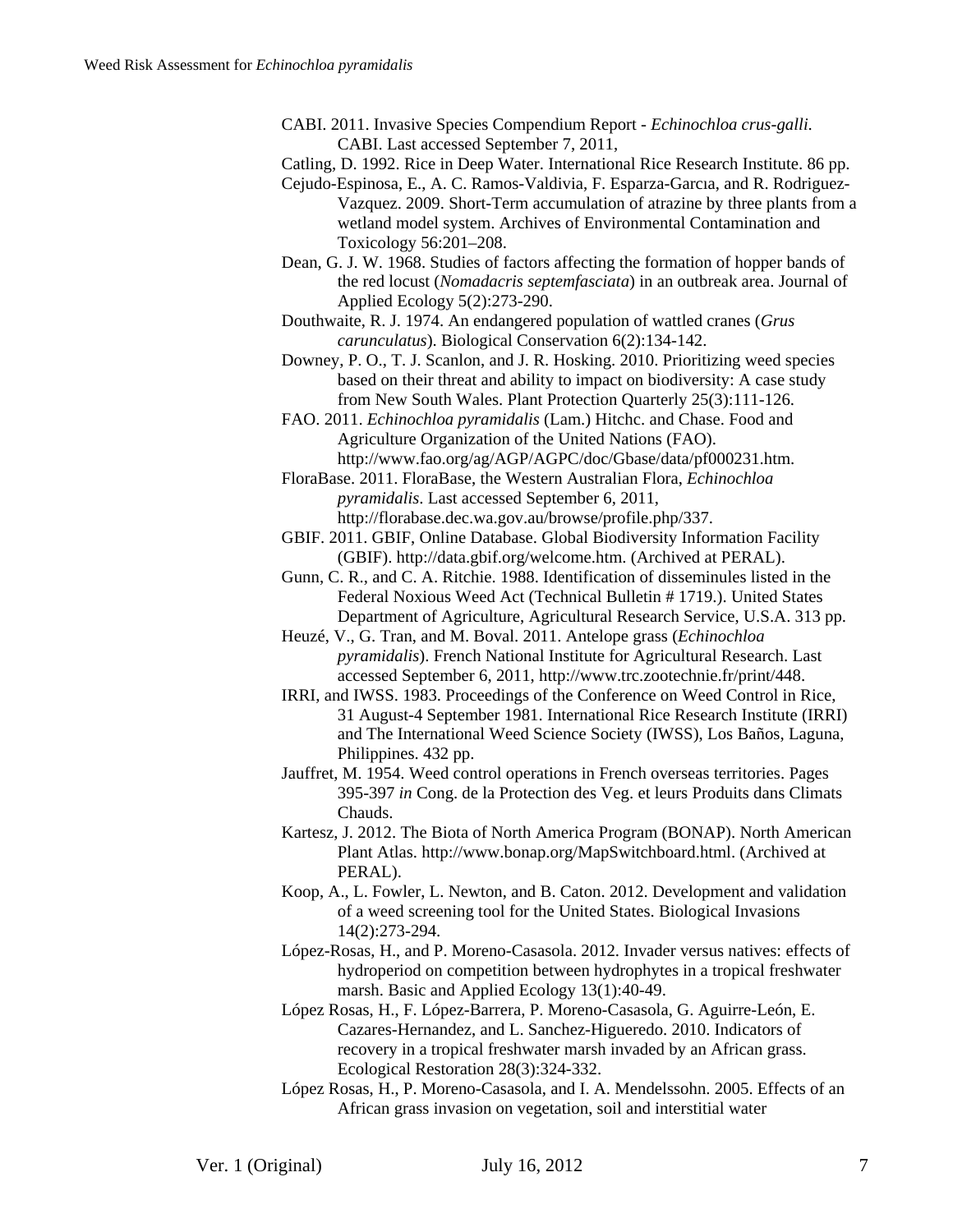characteristics in a tropical freshwater marsh in La Mancha, Veracruz (Mexico). Journal of Plant Interactions 1(3):187-195.

- López Rosas, H., P. Moreno-Casasola, and I. A. Mendelssohn. 2006. Effects of experimental disturbances on a tropical freshwater marsh invaded by the African grass *Echinochloa pyramidalis* Wetlands 26(2):593–604.
- Michael, P. W. 1983. Taxonomy and distribution of *Echinochloa* species with special reference to their occurrence as weeds of rice. Pages 291-306 *in*  Proceedings of the Conference on Weed Control in Rice. International Rice Research Institute, and the International Weed Science Society, Los Baños, Laguna, Philippines.
- Moody, K., M. M. Escalada, and K. L. Heong. 1997. Weed management practices of rice farmers in Iloilo, Philippines. Pages 143-160 *in* K. L. Heong and M. M. Escalada, (eds.). Pest Management of Rice Farmers in Asia. International Rice Research Institute, Manila, Philippines.
- Mueller, M. H., and A. G. van der Valk. 2002. The potential role of ducks in wetland seed dispersal. Wetlands 22(1):170-178.
- NGRP. 2012. Germplasm Resources Information Network (GRIN). United States Department of Agriculture, Agricultural Research Service, National Genetic Resources Program (NGRP). http://www.ars-grin.gov/cgibin/npgs/html/index.pl?language=en. (Archived at PERAL).
- Nickrent, D. 2009. Parasitic plant classification. Southern Illinois University Carbondale, Carbondale, IL, U.S.A. Last accessed June 12, 2009, http://www.parasiticplants.siu.edu/ListParasites.html.
- NRCS. 2012. The PLANTS Database. United States Department of Agriculture, Natural Resources Conservation Service (NRCS), The National Plant Data Center. http://plants.usda.gov/cgi\_bin/. (Archived at PERAL).
- Raju, R. A. (ed.). 1999. Ethnobotany of Rice Weeds in South Asia. Today and Tomorrow's Printers and Publishers, New Delhi, India. 235 pp.
- Randall, J. M. 2007. The introduced flora of Australia and its weed status. CRC for Australian Weed Management, Department of Agriculture and Food, Western Australia, Australia. 528 pp.
- RBGK. 2008. Seed Information Database (SID) [online database] Version 7.1. Royal Botanic Gardens Kew (RBGK). http://data.kew.org/sid/. (Archived at PERAL).
- Ricketts, T. H., E. Dinerstein, D. M. Olson, C. J. Loucks, W. Elchbaum, D. DellaSala, K. Kavanagh, P. Hedao, P. T. Hurley, K. M. Carney, R. Abell, and S. Walters. 1999. Terrestrial Ecoregions of North America: A Conservation Assessment. Island Press, Washington D.C. 485 pp.
- Rochecouste, E. 1965. Report of a study visit on weed control in sugar cane in Madagascar. Agronomie Tropicale 20:262-264.
- Sampson, M. A., and R. Kumar. 1986. Alternative host plants of sugar-cane stemborers in southern Ghana. Insect Science and its Application 7(4):539-541.
- Tiwari, S., B. Adhikari, M. Siwakoti, and K. Subedi. 2005. An Inventory and Assessment of Invasive Alien Plant Species of Nepal. IUCN - The World Conservation Union, Nepal. viii+116 pp.
- Yabuno, T. 1983. Biology of *Echinochloa* species. Pages 307-318 *in* Proceedings of the Conference on Weed Control in Rice. International Rice Research Institute, and the International Weed Science Society, Los Baños, Laguna, Philippines.
- Zomlefer, W. B. 1994. Guide to Flowering Plant Families. The University of North Carolina Press, Chapel Hill, NC, U.S.A. 430 pp.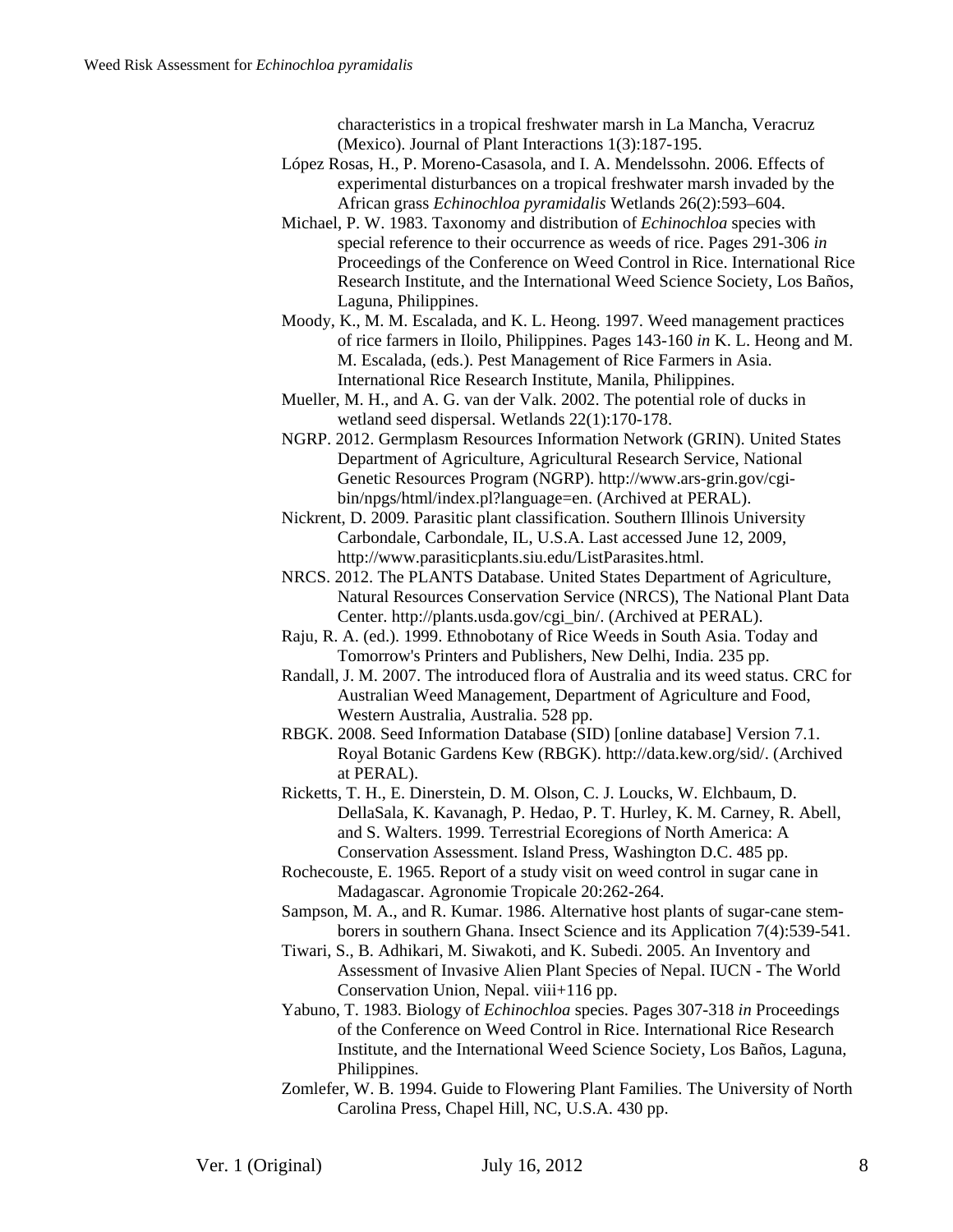**Appendix A**. Weed risk assessment for *Echinochloa pyramidalis* (Lam.) Hitch. & Chase (Poaceae). The following information was obtained from the species' risk assessment, which was conducted using Microsoft Excel. The information shown in this appendix was modified to fit on the page. The original Excel file, the full questions, and the guidance to answer the questions are available upon request.

| <b>Question ID</b>                                       | Answer -<br>Uncertainty |                  | Score Notes (and references)                                                                                                                                                                                                                                                                                                                                                                                                                                                                                                                                                                                                                                                                                                                                                                                                                                                                                                                                                                                                                                                                                                                                      |  |  |
|----------------------------------------------------------|-------------------------|------------------|-------------------------------------------------------------------------------------------------------------------------------------------------------------------------------------------------------------------------------------------------------------------------------------------------------------------------------------------------------------------------------------------------------------------------------------------------------------------------------------------------------------------------------------------------------------------------------------------------------------------------------------------------------------------------------------------------------------------------------------------------------------------------------------------------------------------------------------------------------------------------------------------------------------------------------------------------------------------------------------------------------------------------------------------------------------------------------------------------------------------------------------------------------------------|--|--|
| ESTABLISHMENT/SPREAD POTENTIAL                           |                         |                  |                                                                                                                                                                                                                                                                                                                                                                                                                                                                                                                                                                                                                                                                                                                                                                                                                                                                                                                                                                                                                                                                                                                                                                   |  |  |
| ES-1 (Status/invasiveness<br>outside its native range)   | f - negl                | 5                | Echinochloa pyramidalis is native to tropical Africa, Southern<br>Africa, and Madagascar (Heuzé et al., 2011). It has been<br>introduced to southeastern Asia and tropical America, and is<br>abundant in the floating rice areas of tropical Africa (Michael,<br>1983). Echinochloa pyramidalis has been introduced for cattle<br>grazing in Mexican wetlands because of its tolerance to flooding<br>and is now a widespread invader in freshwater marshes (López<br>Rosas et al., 2010). Naturalized in Nepal (Tiwari et al., 2005). It<br>is abundant [suggesting invasive] in rice fields in the Philippines<br>(Baker and Terry, 1991). Naturalized in Western Australia, but<br>does not appear to be spreading (FloraBase, 2011). It is a major<br>constituent of the Sudd in the Niger and Nile Rivers, and is<br>invading some parts of the Volta Lake (Burkill, 1985). It is an<br>invader of irrigation in Nigeria (Burkill, 1985). Randall (2007)<br>classifies this plant as "invasive", which are species that spread<br>rapidly and often create monocultures (Randall, 2007). Alternate<br>answers for the Monte Carlo simulation were both "E". |  |  |
| ES-2 (Is the species highly<br>domesticated)             | $n - negl$              | $\boldsymbol{0}$ | Yield studies in Malawi on several varieties of E. pyramidalis<br>for use as hay, silage, and other types of feed, as well as<br>descriptions of different types (glabrous vs. smooth vs. hairy leaf<br>sheaths) indicate some degree of domestication, but not directly<br>related to invasive or weedy habit. Some cultivars differ in their<br>growth form (cv. Chirundu is upright while cv. Parfuri is<br>creeping), which may impact the plant's competitive ability<br>(FAO, 2011).                                                                                                                                                                                                                                                                                                                                                                                                                                                                                                                                                                                                                                                                        |  |  |
| ES-3 (Weedy congeners)                                   | y - negl                | $\mathbf{1}$     | Echinochloa crus-galli can be a very serious weed in rice, maize,<br>soy bean, lucerne (alfalfa), vegetables, root crops, orchards, and<br>vineyards, and is reported to be a serious weed of 36 crops,<br>particularly rice, where its similar habit and appearance make it<br>difficult to distinguish from other rice plants when young<br>(CABI, 2011). Of 340 ranked weeds, E. crus-galli (ranked 96),<br>and $E$ . polystachya (ranked 227) were identified to pose a threat<br>and likely impact biodiversity in New South Wales (Downey et<br>al., 2010). Among the ten worst weeds of the ten major crop<br>plants are Echinochloa crus-galli (weed of Zea mays) and<br>Echinochloa colona (weed of Solanum tuberosum) (IRRI and<br>IWSS, 1983).                                                                                                                                                                                                                                                                                                                                                                                                         |  |  |
| ES-4 (Shade tolerant at some<br>stage of its life cycle) | $n - negl$              | $\overline{0}$   | It grows in swampy areas, alongside water, and in open floating<br>meadows (Heuzé et al., 2011), all of which tend to be sunny<br>habitats. Freshwater marshes invaded by this species are now<br>being restored using several techniques including shading<br>(López Rosas et al., 2010), which suggests that it does not<br>tolerate shade well.                                                                                                                                                                                                                                                                                                                                                                                                                                                                                                                                                                                                                                                                                                                                                                                                                |  |  |
| ES-5 (Climbing or smothering<br>growth form)             | $n - negl$              | $\boldsymbol{0}$ | It neither is a vine nor forms a rosette (Burkill, 1985).                                                                                                                                                                                                                                                                                                                                                                                                                                                                                                                                                                                                                                                                                                                                                                                                                                                                                                                                                                                                                                                                                                         |  |  |
| ES-6 (Forms dense thickets)                              | y - negl                | $\overline{2}$   | The tall grass Echinochloa pyramidalis forms extensive,                                                                                                                                                                                                                                                                                                                                                                                                                                                                                                                                                                                                                                                                                                                                                                                                                                                                                                                                                                                                                                                                                                           |  |  |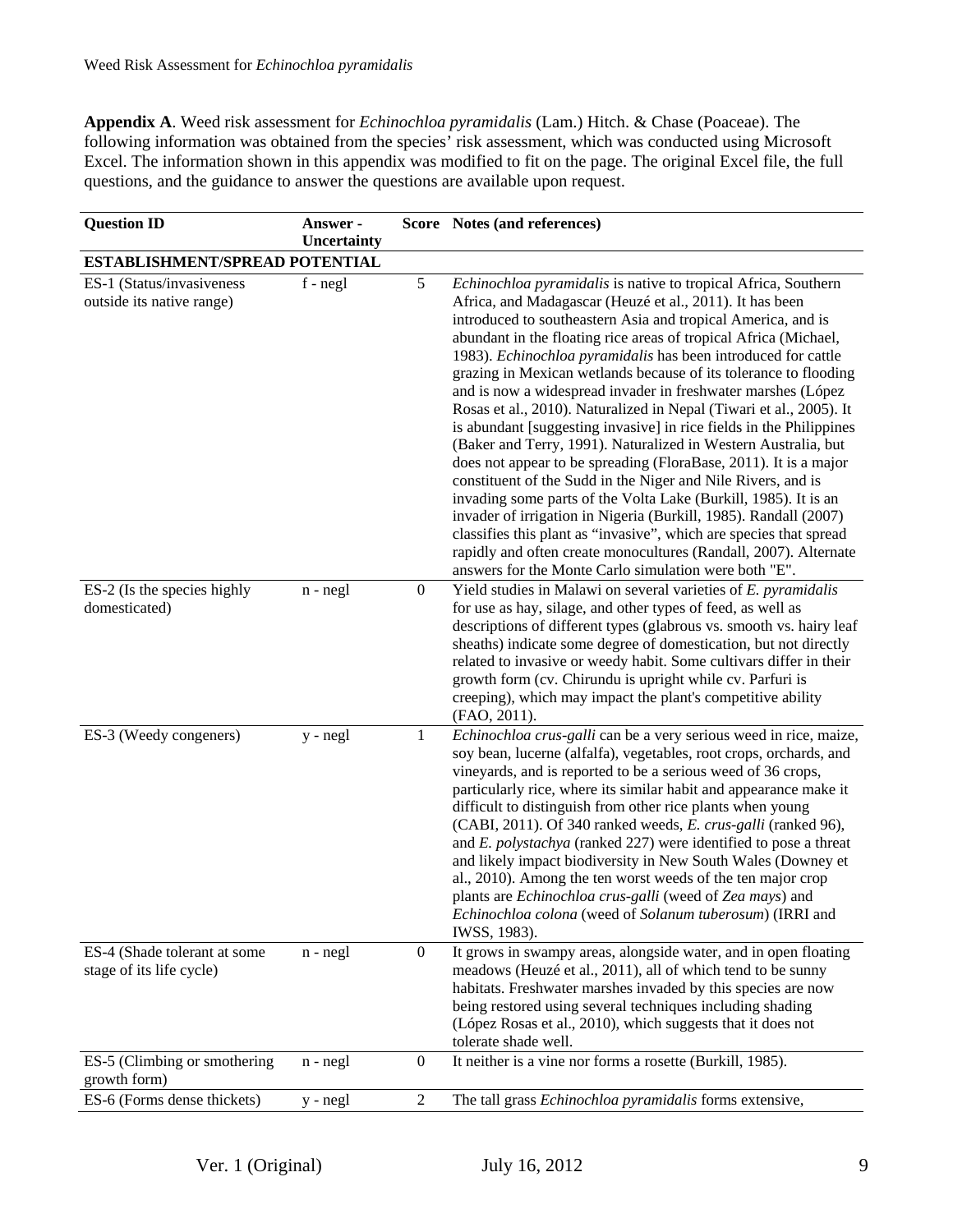| <b>Question ID</b>                                | Answer -<br>Uncertainty |                  | Score Notes (and references)                                                                                                                                                                                                                                                                                                                                                                                                                                                                                                                                                                                                                                                                                                                                                                                                                                                                                                                                                                                                                                                                                                                                                                                                                                                                                                                                                                                                                                                             |
|---------------------------------------------------|-------------------------|------------------|------------------------------------------------------------------------------------------------------------------------------------------------------------------------------------------------------------------------------------------------------------------------------------------------------------------------------------------------------------------------------------------------------------------------------------------------------------------------------------------------------------------------------------------------------------------------------------------------------------------------------------------------------------------------------------------------------------------------------------------------------------------------------------------------------------------------------------------------------------------------------------------------------------------------------------------------------------------------------------------------------------------------------------------------------------------------------------------------------------------------------------------------------------------------------------------------------------------------------------------------------------------------------------------------------------------------------------------------------------------------------------------------------------------------------------------------------------------------------------------|
|                                                   |                         |                  | homogenous, dense stands over large areas (Dean, 1968). It<br>forms dense, tangled, floating stems that root at the nodes, dense<br>enough to reduce erosion and protect against wave action (Heuzé<br>et al., 2011). "Echinochloa pyramidalis is important in the<br>central floodplains, in the south and east of Africa, where it<br>originated and where it grows in dense, pure stands" (López<br>Rosas et al., 2010).                                                                                                                                                                                                                                                                                                                                                                                                                                                                                                                                                                                                                                                                                                                                                                                                                                                                                                                                                                                                                                                              |
| ES-7 (Aquatic)                                    | $y - high$              | $\mathbf{1}$     | Evidence for this species as an aquatic is mixed. Even though<br>this species is a rooted emergent plant, because it grows<br>primarily in aquatic environments that flood seasonally, and<br>because its culms are adapted to float on water, answering "yes,"<br>but with "high" uncertainty. Evidence for being aquatic: This<br>species grows in seasonally flooded grassland and lake shores,<br>and floating meadows (FAO, 2011). It has a floating habit in<br>Africa (Yabuno, 1983). Because culms have numerous<br>intercellular cavities, allowing flotation, the species forms<br>massive floating islands in lakes in Africa (Catling, 1992). "A<br>reed-like rhizomatous perennial grass, culms robust, erect to 3½<br>m high, or creeping or floating to 4½ m long; of river-banks,<br>marshes, open water and riverine meadows" (Burkill, 1985).<br>Evidence for not being an aquatic: It withstands long periods of<br>drought and grows in dry lands with satisfactory production<br>(Heuzé et al., 2011). Flooding reduces the competitive ability of<br>the invading <i>E. pyramidalis</i> , as shown by López Rosas (2007).<br>All five restoration sites were flooded and antelope grass<br>decreased even in those quadrats without clipping. When the<br>grass is cut and then inundated, the newly opened space is<br>quickly taken over by native species, but flooding alone also<br>seems to weaken the grass in the long term (López Rosas et al.,<br>2010). |
| ES-8 (Grass)                                      | y - negl                | 1                | Family: Poaceae (Burkill, 1985).                                                                                                                                                                                                                                                                                                                                                                                                                                                                                                                                                                                                                                                                                                                                                                                                                                                                                                                                                                                                                                                                                                                                                                                                                                                                                                                                                                                                                                                         |
| ES-9 (Nitrogen-fixing woody<br>plant)             | $n - negl$              | $\boldsymbol{0}$ | Not a member of a plant family known to be nitrogen fixers<br>(Martin and Dowd, 1990).                                                                                                                                                                                                                                                                                                                                                                                                                                                                                                                                                                                                                                                                                                                                                                                                                                                                                                                                                                                                                                                                                                                                                                                                                                                                                                                                                                                                   |
| ES-10 (Does it produce viable<br>seeds or spores) | y - negl                | $\mathbf{1}$     | This species produces seed, as several bird species in Africa rely<br>on it as a food source (Douthwaite, 1974). It is a heavy seed<br>producer, but sometimes there is low seed germination (FAO,<br>2011). <i>Echinochloa pyramidalis</i> is partially self-incompatible, so<br>propagation through seed is doubtful. It depends more on<br>rhizomes and corms (Raju, 1999). Because it is partially self-<br>incompatible, it probably depends more on vegetative<br>reproduction by rhizomes or corms than on seed reproduction<br>(IRRI and IWSS, 1983). Gunn and Ritchie (1988) show the<br>structure of the seed of E. pyramidalis. Kew Gardens' Seed<br>Information Database (RBGK, 2008) reports 85-96%<br>germination rates if seed are scarified and showed that seed<br>stored up to 3 years, remained viable. So, for this question, the<br>answer is yes, although seed production is not the only mode,<br>and possibly not the primary mode, of reproduction for the plant.                                                                                                                                                                                                                                                                                                                                                                                                                                                                                              |
| ES-11 (Self-compatible or<br>apomictic)           | y - mod                 | 1                | This species has been reported as being partially self-<br>incompatible (Raju, 1999; Yabuno, 1983), indicating that some<br>genotypes or under certain environmental conditions, it is self-<br>compatible. Consequently answering yes, but with mod<br>uncertainty. Note, many other species of Echinochloa are self-                                                                                                                                                                                                                                                                                                                                                                                                                                                                                                                                                                                                                                                                                                                                                                                                                                                                                                                                                                                                                                                                                                                                                                   |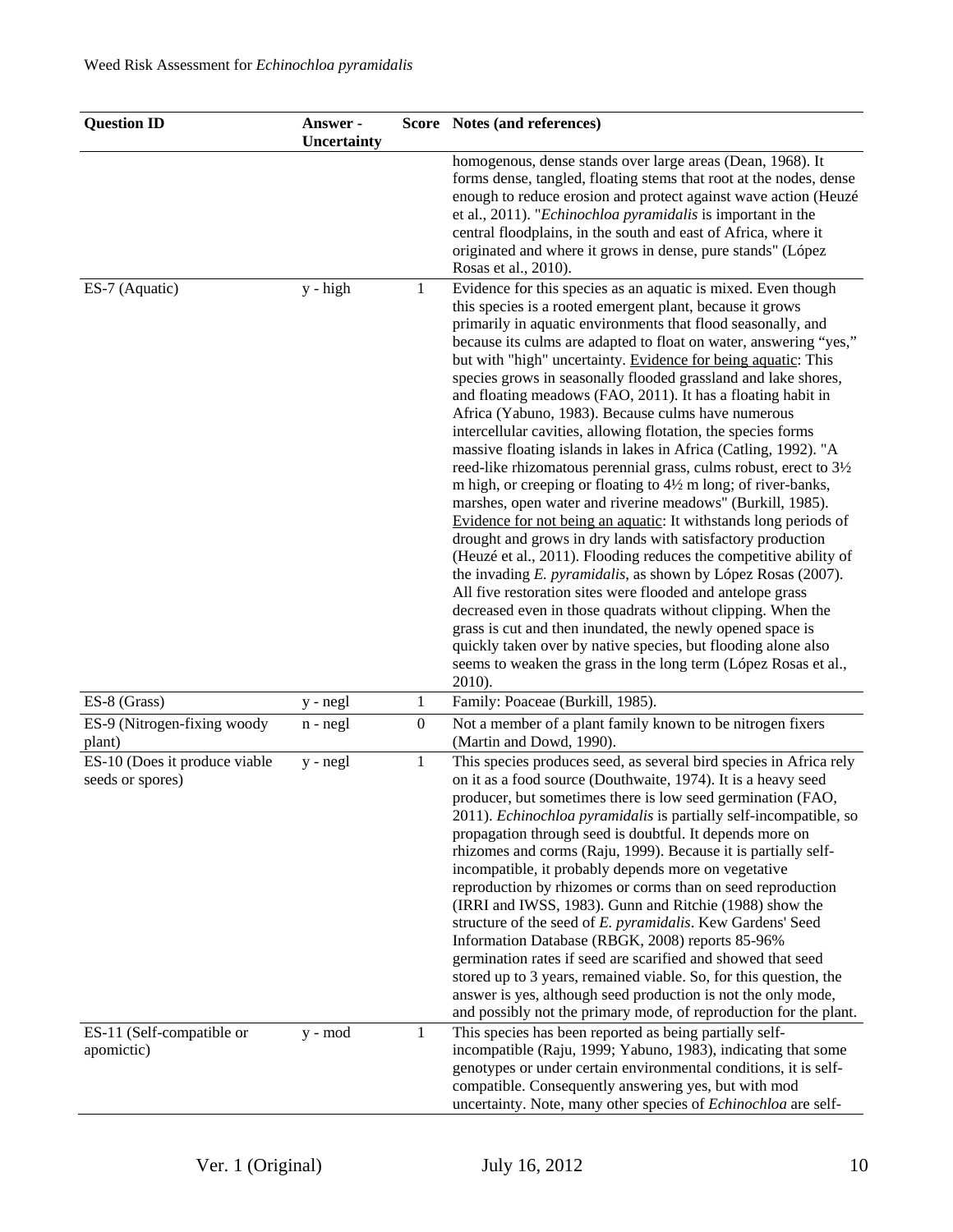| <b>Question ID</b>                                                                  | Answer -<br>Uncertainty |                  | Score Notes (and references)                                                                                                                                                                                                                                                                                                                                                                                                                                                                                                                                                                                                                                                                                                                                                                                                                                                                                                                                                                                                                                                                                                                                                                                                                                                                                                                                                    |
|-------------------------------------------------------------------------------------|-------------------------|------------------|---------------------------------------------------------------------------------------------------------------------------------------------------------------------------------------------------------------------------------------------------------------------------------------------------------------------------------------------------------------------------------------------------------------------------------------------------------------------------------------------------------------------------------------------------------------------------------------------------------------------------------------------------------------------------------------------------------------------------------------------------------------------------------------------------------------------------------------------------------------------------------------------------------------------------------------------------------------------------------------------------------------------------------------------------------------------------------------------------------------------------------------------------------------------------------------------------------------------------------------------------------------------------------------------------------------------------------------------------------------------------------|
|                                                                                     |                         |                  | fertile (Yabuno, 1983).                                                                                                                                                                                                                                                                                                                                                                                                                                                                                                                                                                                                                                                                                                                                                                                                                                                                                                                                                                                                                                                                                                                                                                                                                                                                                                                                                         |
| ES-12 (Requires special<br>pollinators)                                             | n - negl                | $\boldsymbol{0}$ | We found no evidence this species requires specialist pollinators.<br>Generally, grasses (Poaceae) are wind pollinated (Zomlefer,<br>1994).                                                                                                                                                                                                                                                                                                                                                                                                                                                                                                                                                                                                                                                                                                                                                                                                                                                                                                                                                                                                                                                                                                                                                                                                                                     |
| ES-13 (Minimum generation<br>time)                                                  | $? - max$               |                  | Unknown. This species is "characteristic of flood plain<br>grasslands in Tanzania and Zimbabwe. Growth starts at the onset<br>of the rains, depending on the extent of flooding. Flowering<br>occurs about half way through the wet season and seeds are shed<br>before the end of the rains. Translocation of nutrients below<br>ground then starts and the subaerial parts dry off although the<br>site may still be flooded. However, node shoots remain green<br>and there is some secondary flowering later. Early fires may not<br>penetrate the Echinochloa stand. However, later in the season the<br>whole stand becomes straw, and fierce fires, resulting in a clean<br>burn, occur. Subsequently vigorous growth from ground level<br>occurs without the incidence of rain, and this provides a green<br>dry-season pasture which may remain available until the<br>commencement of the next rainy season." (FAO, 2011). It can<br>also reproduce vegetatively—antelope grass has dense, tangled,<br>floating stems that root at the nodes (Heuzé et al., 2011), and is<br>characterized by ease of budding and by rooting from culm<br>nodes. Strains with rhizomes and those with corms have been<br>discovered (IRRI and IWSS, 1983). There is insufficient<br>information to determine the minimum generative time for culms<br>produced via seeds or rhizomes. |
| ES-14 (Prolific reproduction)                                                       | $n - high$              | $-1$             | There is insufficient data to answer this question with little<br>uncertainty. However, the weight of the evidence suggests it is<br>not a prolific seeder due to low seed germination (FAO, 2011).<br>Another author says "Because it is partially self-incompatible, it<br>probably depends more on vegetative reproduction by rhizomes<br>or corms than on seed reproduction" (Yabuno, 1983). Seed<br>produced in spikelets of 4-6 rows (see photo in: Informed<br>Farmers, 2011); it is not clear how many spikes there are per<br>plant.                                                                                                                                                                                                                                                                                                                                                                                                                                                                                                                                                                                                                                                                                                                                                                                                                                   |
| ES-15 (Propagules likely to be<br>dispersed unintentionally by<br>people)           | n - mod                 | $-1$             | No evidence.                                                                                                                                                                                                                                                                                                                                                                                                                                                                                                                                                                                                                                                                                                                                                                                                                                                                                                                                                                                                                                                                                                                                                                                                                                                                                                                                                                    |
| ES-16 (Propagules likely to<br>disperse in trade as contaminants<br>or hitchhikers) | $? - max$               | $\boldsymbol{0}$ | Unknown. The congener, Echinochloa crus-galli contaminates<br>rice seed (Moody et al., 1997). Echinochloa pyramidalis is<br>abundant in floating rice areas of tropical Africa and often<br>occurs as a weed of rice there (IRRI and IWSS, 1983),<br>suggesting that it too may be a seed contaminant.                                                                                                                                                                                                                                                                                                                                                                                                                                                                                                                                                                                                                                                                                                                                                                                                                                                                                                                                                                                                                                                                          |
| ES-17 (Number of natural<br>dispersal vectors)                                      | 1                       | $-2$             |                                                                                                                                                                                                                                                                                                                                                                                                                                                                                                                                                                                                                                                                                                                                                                                                                                                                                                                                                                                                                                                                                                                                                                                                                                                                                                                                                                                 |
| ES-17a (Wind dispersal)                                                             | $n - low$               |                  | No evidence, but botanically seeds do not appear to have an<br>appropriate structure for wind dispersal (NRCS, 2012).                                                                                                                                                                                                                                                                                                                                                                                                                                                                                                                                                                                                                                                                                                                                                                                                                                                                                                                                                                                                                                                                                                                                                                                                                                                           |
| ES-17b (Water dispersal)                                                            | y - negl                |                  | Echinochloa pyramidalis is a semi-aquatic species (see ES-7<br>section above). Seed is shed during the rains (FAO, 2011).<br>Because culms have numerous intercellular cavities, allowing<br>flotation, the species forms massive floating islands in lakes in<br>Africa (Catling, 1992). Furthermore, this species is a component<br>of a swamp area in Africa called the Sudd on the White Nile.                                                                                                                                                                                                                                                                                                                                                                                                                                                                                                                                                                                                                                                                                                                                                                                                                                                                                                                                                                              |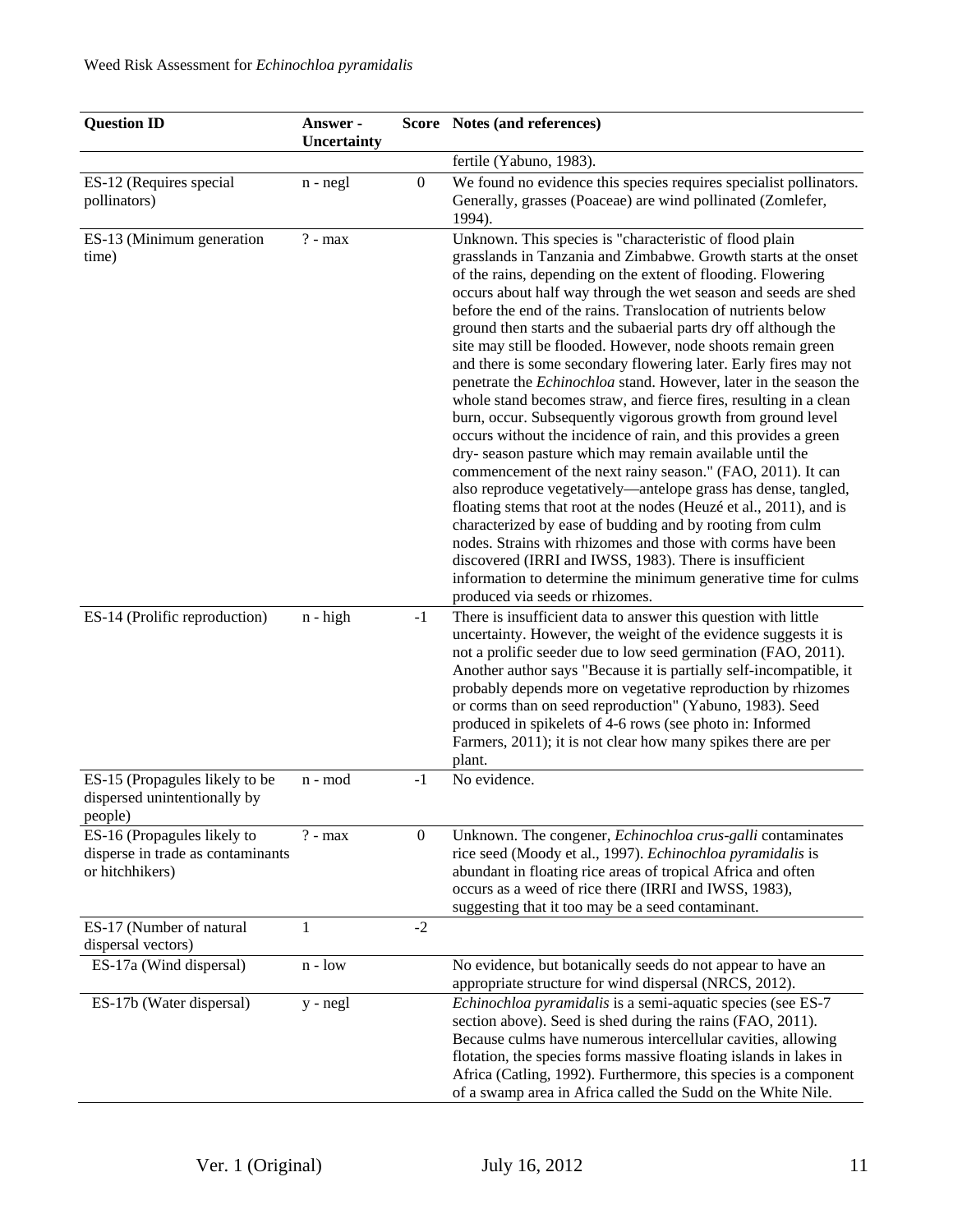| <b>Question ID</b>                                                                              | Answer -<br>Uncertainty |                  | Score Notes (and references)                                                                                                                                                                                                                                                                                                                                                                                                                                                                                                                                                                                                                  |
|-------------------------------------------------------------------------------------------------|-------------------------|------------------|-----------------------------------------------------------------------------------------------------------------------------------------------------------------------------------------------------------------------------------------------------------------------------------------------------------------------------------------------------------------------------------------------------------------------------------------------------------------------------------------------------------------------------------------------------------------------------------------------------------------------------------------------|
|                                                                                                 |                         |                  | Here, sometimes the matted vegetation breaks free of its<br>moorings, building up into floating islands of vegetation up to 30<br>km in length. Such islands, in varying stages of decomposition,<br>eventually break up (Anonymous, 2012).                                                                                                                                                                                                                                                                                                                                                                                                   |
| ES-17c (Bird dispersal)                                                                         | $? - max$               |                  | Unknown. Wattled cranes in their four main habitats eat seed of<br>E. pyramidalis and E. colona (Douthwaite, 1974). But it is<br>unknown whether seeds pass intact. Field collections of duck<br>feces at five locations in the prairie pothole region of North<br>America indicate that some birds can disperse intact seeds of<br>common wetland species (including Echinochloa crus-galli)<br>(Mueller and van der Valk, 2002).                                                                                                                                                                                                            |
| ES-17d (Animal external<br>dispersal)                                                           | $? - max$               |                  | Unknown. Seed are covered with prickly spines or hairs which<br>may allow them to stick in animal fur or coats. It is also a<br>common forage crop, so animals (wild and domesticated) eat it<br>and may pick up and disperse the seeds while grazing<br>(Anonymous, 2011).                                                                                                                                                                                                                                                                                                                                                                   |
| ES-17e (Animal internal<br>dispersal)                                                           | n - mod                 |                  | No evidence. Did not find any direct evidence about viability of<br>consumed seeds.                                                                                                                                                                                                                                                                                                                                                                                                                                                                                                                                                           |
| ES-18 (Evidence that a persistent ? - max<br>$($ >lyr) propagule bank (seed<br>bank) is formed) |                         | $\boldsymbol{0}$ | Unknown.                                                                                                                                                                                                                                                                                                                                                                                                                                                                                                                                                                                                                                      |
| ES-19 (Tolerates/benefits from<br>mutilation, cultivation or fire)                              | y - negl                | $\mathbf{1}$     | Soil disking reduced the dominance of E. pyramidalis and<br>increased the diversity of native species, but this was not enough<br>to eliminate the grass. After nine months, E. pyramidalis<br>recovered in all the treatments and again became the dominant<br>species (López Rosas et al., 2006). It forms dense, tangled,<br>floating stems that root at the nodes (Heuzé et al., 2011).<br>Echinochloa pyramidalis tolerates drought and other stress<br>conditions such as intensive grazing (López Rosas et al., 2005).<br>Late season fires can result in a clean burn, followed by vigorous<br>re-growth from the ground (FAO, 2011). |
| ES-20 (Is resistant to some<br>herbicides or has the potential to<br>become resistant)          | y - high                | 1                | Echinochloa pyramidalis is managed with herbicides in a few<br>different systems (Bishundial et al., 1997). In Madagascar, 2, 4-<br>D (ester) is applied to rice 5 weeks after sowing, and while other<br>weeds eventually succumb to the herbicide, it is ineffectual<br>against Echinochloa pyramidalis and E. colona (Jauffret, 1954).<br>Also, it is possible <i>E. pyramidalis</i> may pick up resistance to<br>atrazine from its congener, which expresses some resistance to<br>herbicides Echinochloa crus-galli (Cejudo-Espinosa et al.,<br>2009).                                                                                   |
| ES-21 (Number of cold hardiness 5<br>zones suitable for its survival)                           |                         | $\mathbf{0}$     |                                                                                                                                                                                                                                                                                                                                                                                                                                                                                                                                                                                                                                               |
| ES-22 (Number of climate types<br>suitable for its survival)                                    | 6                       | $\overline{2}$   |                                                                                                                                                                                                                                                                                                                                                                                                                                                                                                                                                                                                                                               |
| ES-23 (Number of precipitation<br>bands suitable for its survival)<br><b>IMPACT POTENTIAL</b>   | 10                      | $\mathbf{1}$     |                                                                                                                                                                                                                                                                                                                                                                                                                                                                                                                                                                                                                                               |
| <b>General Impacts</b>                                                                          |                         |                  |                                                                                                                                                                                                                                                                                                                                                                                                                                                                                                                                                                                                                                               |
| Imp-G1 (Allelopathic)                                                                           | n - mod                 | $\boldsymbol{0}$ | No evidence.                                                                                                                                                                                                                                                                                                                                                                                                                                                                                                                                                                                                                                  |
| Imp-G2 (Parasitic)                                                                              | $n - negl$              | $\boldsymbol{0}$ | Plant not in a family known to contain parasitic plants (Nickrent,<br>2009).                                                                                                                                                                                                                                                                                                                                                                                                                                                                                                                                                                  |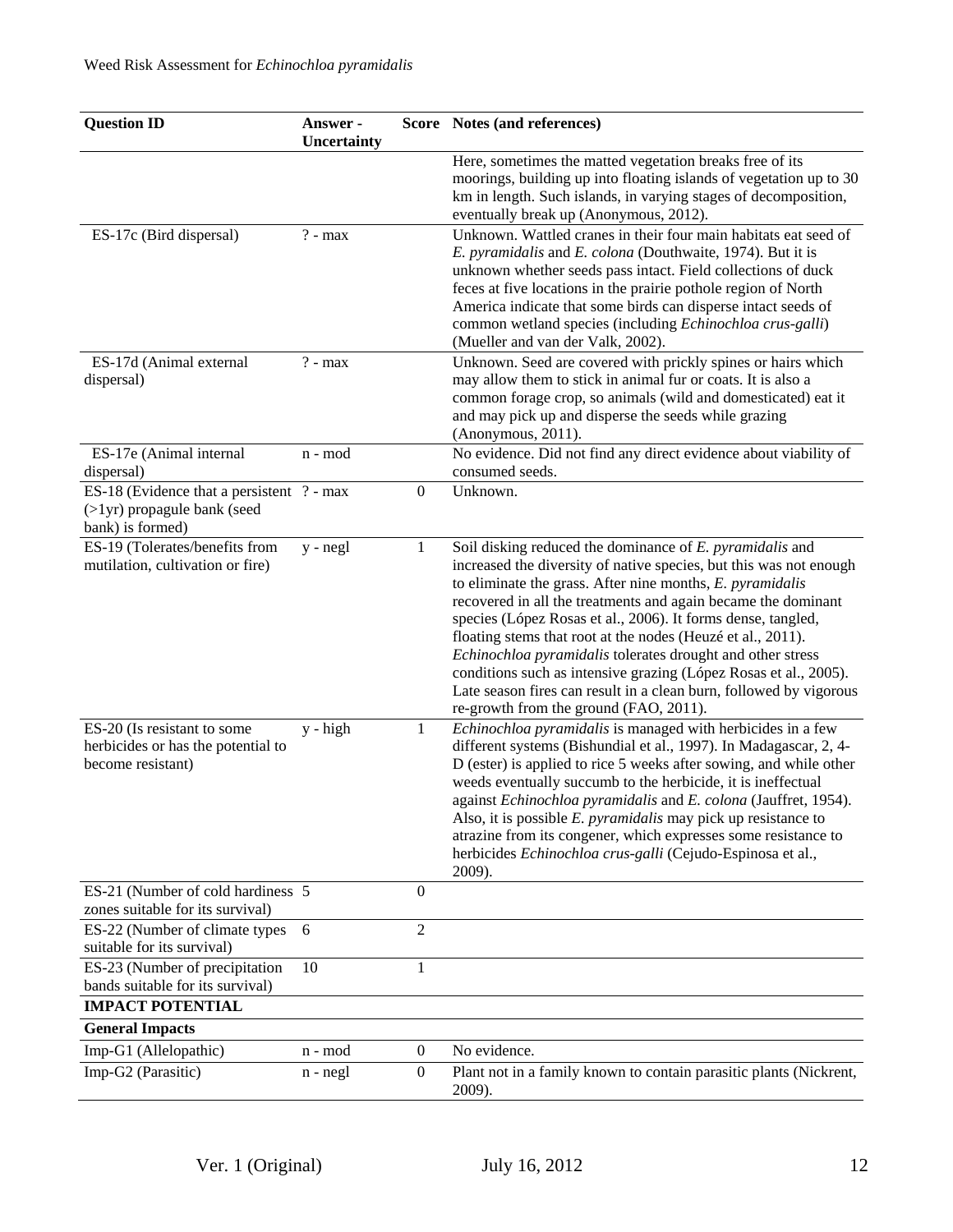| <b>Question ID</b>                                                                         | Answer -<br>Uncertainty |                  | Score Notes (and references)                                                                                                                                                                                                                                                                                                                                                                                                                                                                                                                                                                                                                                                          |  |
|--------------------------------------------------------------------------------------------|-------------------------|------------------|---------------------------------------------------------------------------------------------------------------------------------------------------------------------------------------------------------------------------------------------------------------------------------------------------------------------------------------------------------------------------------------------------------------------------------------------------------------------------------------------------------------------------------------------------------------------------------------------------------------------------------------------------------------------------------------|--|
| <b>Impacts to Natural Systems</b>                                                          |                         |                  |                                                                                                                                                                                                                                                                                                                                                                                                                                                                                                                                                                                                                                                                                       |  |
| Imp-N1 (Change ecosystem<br>processes and parameters that<br>affect other species)         | $y - low$               | 0.4              | In a study comparing the competitive interaction between $E$ .<br><i>pyramidalis</i> and two native species in three different<br>hydrological regimes, high productivity by E. pyramidalis led to<br>the accretion of organic soils underneath plants, thus increasing<br>the microtopography of the habitat; in contrast, the two native<br>species did not result in soil accretion (López-Rosas and<br>Moreno-Casasola, 2012). The authors hypothesize that by<br>increasing the height of the soil E. pyramidalis changes habitat<br>conditions (soil depth, length of hydroperiod), making it more<br>favorable for its own growth (López-Rosas and Moreno-<br>Casasola, 2012). |  |
| Imp-N2 (Change community<br>structure)                                                     | $y - low$               | 0.2              | Species forms extensive, homogenous, dense stands over large<br>areas (Dean, 1968) that eliminate structural diversity of<br>communities.                                                                                                                                                                                                                                                                                                                                                                                                                                                                                                                                             |  |
| Imp-N3 (Change community<br>composition)                                                   | $y - negl$              | 0.2              | Echinochloa pyramidalis reduces biodiversity by replacing<br>native species (Heuzé et al., 2011). Both plant and animal<br>species richness increased over time as E. pyramidalis declined<br>(López Rosas et al., 2010). López-Rosas suggests that E.<br>pyramidalis impedes the recovery of native species by<br>diminishing the degree of insolation on the soil, thus reducing<br>the germination capacity of these species; Eleocharis geniculata,<br>Fuirena simplex, Cyperus humilis, C. digitatus, and C.<br>lanceolata, germinated in response to light stimulation when the<br>E. pyramidalis canopy was removed (López Rosas et al., 2006).                                |  |
| Imp-N4 (Is it likely to affect<br>federal Threatened and<br>Endangered species)            | $y - low$               | 0.1              | Based on the impacts documented above for natural systems, E.<br>pyramidalis, which colonizes wetlands and riparian zones, could<br>impact $T$ & $E$ plants. There are many state-listed threatened and<br>endangered species of Cyperus and Eleocharis (NRCS, 2012)<br>that occur in the same habitats that $E$ . <i>pyramidalis</i> would invade<br>if introduced.                                                                                                                                                                                                                                                                                                                  |  |
| Imp-N5 (Is it likely to affect any<br>globally outstanding ecoregions)                     | $y - low$               | 0.1              | Echinochloa pyramidalis can establish in U.S. regions<br>containing globally outstanding ecoregions (e.g., in FL, AL, MS,<br>LA, TX, CA; Ricketts et al., 1999). Based on its documented<br>impacts above, it could threaten these regions.                                                                                                                                                                                                                                                                                                                                                                                                                                           |  |
| Imp-N6 (Weed status in natural<br>systems)                                                 | c - negl                | 0.6              | In some humid contexts, Echinochloa pyramidalis is considered<br>one of the most troublesome weeds, e.g., in the freshwater<br>wetlands of the Mexican tropics (Heuzé et al., 2011). Several<br>studies have evaluated the feasibility of various control<br>techniques, including manual extraction, clipping, and<br>inundation (López Rosas et al., 2010; López Rosas et al., 2006).<br>Both alternate answers for the Monte Carlo simulation are "B".                                                                                                                                                                                                                             |  |
| Impact to Anthropogenic Systems (cities, suburbs, roadways)                                |                         |                  |                                                                                                                                                                                                                                                                                                                                                                                                                                                                                                                                                                                                                                                                                       |  |
| Imp-A1 (Impacts human<br>property, processes, civilization,<br>or safety)                  | n - mod                 | $\theta$         | No evidence.                                                                                                                                                                                                                                                                                                                                                                                                                                                                                                                                                                                                                                                                          |  |
| Imp-A2 (Changes or limits<br>recreational use of an area)                                  | n - mod                 | $\mathbf{0}$     | No evidence.                                                                                                                                                                                                                                                                                                                                                                                                                                                                                                                                                                                                                                                                          |  |
| Imp-A3 (Outcompetes, replaces,<br>or otherwise affects desirable<br>plants and vegetation) | n - mod                 | $\boldsymbol{0}$ | No evidence.                                                                                                                                                                                                                                                                                                                                                                                                                                                                                                                                                                                                                                                                          |  |
| Imp-A4 (Weed status in                                                                     | a - mod                 | $\boldsymbol{0}$ | No evidence. Both alternate answers for the Monte Carlo                                                                                                                                                                                                                                                                                                                                                                                                                                                                                                                                                                                                                               |  |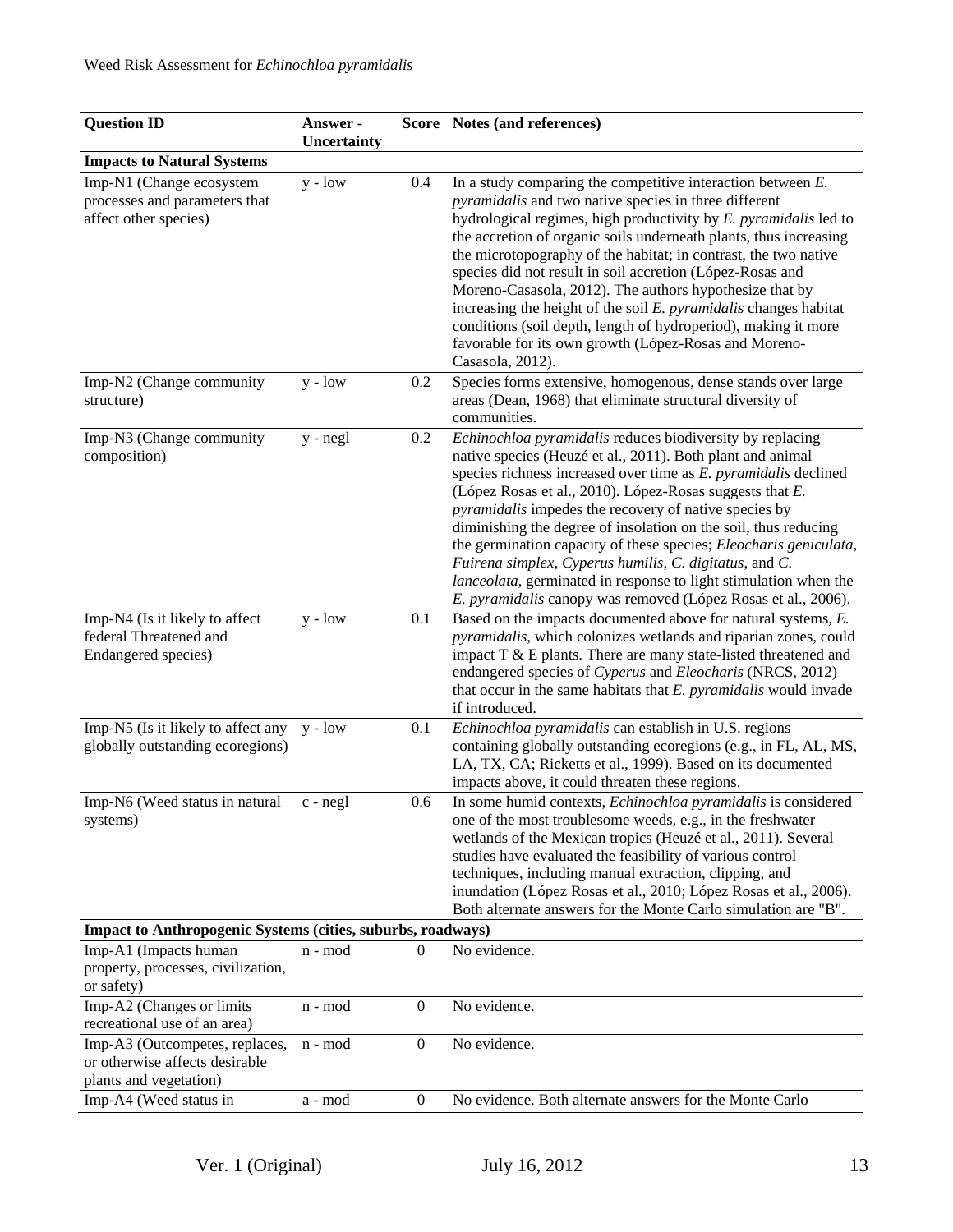| <b>Question ID</b>                                                                                              | Answer -<br>Uncertainty |                  | Score Notes (and references)                                                                                                                                                                                                                                                                                                                                                                                                                                                                                                                                                                                                                                                                                                                                                                                                                                                                                                                                                                                                       |
|-----------------------------------------------------------------------------------------------------------------|-------------------------|------------------|------------------------------------------------------------------------------------------------------------------------------------------------------------------------------------------------------------------------------------------------------------------------------------------------------------------------------------------------------------------------------------------------------------------------------------------------------------------------------------------------------------------------------------------------------------------------------------------------------------------------------------------------------------------------------------------------------------------------------------------------------------------------------------------------------------------------------------------------------------------------------------------------------------------------------------------------------------------------------------------------------------------------------------|
| anthropogenic systems)                                                                                          |                         |                  | simulation are "B".                                                                                                                                                                                                                                                                                                                                                                                                                                                                                                                                                                                                                                                                                                                                                                                                                                                                                                                                                                                                                |
|                                                                                                                 |                         |                  | Impact to Production Systems (agriculture, nurseries, forest plantations, orchards, etc.)                                                                                                                                                                                                                                                                                                                                                                                                                                                                                                                                                                                                                                                                                                                                                                                                                                                                                                                                          |
| Imp-P1 (Reduces crop/product<br>yield)                                                                          | $? - max$               |                  | Unknown. Echinochloa pyramidalis is an alternate host for<br>several sugarcane pests, including stem borers (Sampson and<br>Kumar, 1986).                                                                                                                                                                                                                                                                                                                                                                                                                                                                                                                                                                                                                                                                                                                                                                                                                                                                                          |
| Imp-P2 (Lowers commodity<br>value)                                                                              | y - high                | 0.2              | This species is controlled in rice in Madagascar (Bruyere and<br>Rakotomanana, 1964). Cutting of the rice and weed with a<br>sickle, before rice tillering, gave good control of E. pyramidalis<br>in 2 years (Bruyere and Rakotomanana, 1964). Intensive manual<br>control is expected to lower the value of the commodity.                                                                                                                                                                                                                                                                                                                                                                                                                                                                                                                                                                                                                                                                                                       |
| Imp-P3 (Is it likely to impact<br>trade)                                                                        | n - mod                 | $\boldsymbol{0}$ | There is no evidence that this species can follow a trade pathway<br>or that it is regulated.                                                                                                                                                                                                                                                                                                                                                                                                                                                                                                                                                                                                                                                                                                                                                                                                                                                                                                                                      |
| Imp-P4 (Reduces the quality or<br>availability of irrigation, or<br>strongly competes with plants for<br>water) | $y - low$               | 0.1              | This species hinders irrigation and transport in sugarcane canals<br>in Guyana (Bushundial, 1991).                                                                                                                                                                                                                                                                                                                                                                                                                                                                                                                                                                                                                                                                                                                                                                                                                                                                                                                                 |
| Imp-P5 (Toxic to animals,<br>including livestock/range<br>animals and poultry)                                  | $n - negl$              | $\boldsymbol{0}$ | This species is excellent for fodder (FAO, 2011). It makes useful<br>hay and silage in South Africa. The types with glabrous or<br>smooth leaf sheaths should be used for hay: those with hairy<br>leaf-sheaths are unpleasant to handle. No toxicity has been<br>reported (FAO, 2011).                                                                                                                                                                                                                                                                                                                                                                                                                                                                                                                                                                                                                                                                                                                                            |
| Imp-P6 (Weed status in<br>production systems)                                                                   | c - low                 | 0.6              | Echinochloa pyramidalis is abundant in the floating rice areas of<br>tropical Africa and often occurs with $E$ . stagnina as a weed in<br>rice. Echinochloa pyramidalis is considered a weed in the rice<br>fields of Australia, India, the Philippines, and Tropical America<br>(López Rosas et al., 2006). It has been introduced to India and<br>tropical America, but apparently is not a significant weed in rice<br>outside Africa (Michael, 1983). Controlled in rice in Madagascar<br>(Bruyere and Rakotomanana, 1964). This species is considered a<br>troublesome weed in irrigation canals of the Guyana Sugar<br>Corporation and is controlled with herbicides (Bishundial et al.,<br>1997). Along with other weeds, herbicides are used to control it<br>in rice (Jauffret, 1954). It is recommended that $E$ . <i>pyramidalis</i> be<br>replaced with another grass species along sugarcane irrigation<br>canals in Madagascar (Rochecouste, 1965). Both alternate<br>answers for the Monte Carlo simulation are "B" |
| <b>GEOGRAPHIC POTENTIAL</b>                                                                                     |                         |                  | Unless otherwise stated all geographic information used below<br>was obtained from GBIF (2012). $PS = point$ -source data<br>(latitude/longitude geo-referenced data points, or other). Occ =<br>presence within a region.                                                                                                                                                                                                                                                                                                                                                                                                                                                                                                                                                                                                                                                                                                                                                                                                         |
| <b>Plant cold hardiness zones</b>                                                                               |                         |                  |                                                                                                                                                                                                                                                                                                                                                                                                                                                                                                                                                                                                                                                                                                                                                                                                                                                                                                                                                                                                                                    |
| Geo-Z1 (Zone 1)                                                                                                 | $n - negl$              | N/A              | No evidence.                                                                                                                                                                                                                                                                                                                                                                                                                                                                                                                                                                                                                                                                                                                                                                                                                                                                                                                                                                                                                       |
| Geo-Z2 (Zone 2)                                                                                                 | $n - negl$              | N/A              | No evidence.                                                                                                                                                                                                                                                                                                                                                                                                                                                                                                                                                                                                                                                                                                                                                                                                                                                                                                                                                                                                                       |
| Geo-Z3 (Zone 3)                                                                                                 | $n - negl$              | N/A              | No evidence.                                                                                                                                                                                                                                                                                                                                                                                                                                                                                                                                                                                                                                                                                                                                                                                                                                                                                                                                                                                                                       |
| Geo-Z4 (Zone 4)                                                                                                 | $n - negl$              | N/A              | No evidence.                                                                                                                                                                                                                                                                                                                                                                                                                                                                                                                                                                                                                                                                                                                                                                                                                                                                                                                                                                                                                       |
| Geo-Z5 $(Zone 5)$                                                                                               | $n - negl$              | N/A              | No evidence.                                                                                                                                                                                                                                                                                                                                                                                                                                                                                                                                                                                                                                                                                                                                                                                                                                                                                                                                                                                                                       |
| Geo-Z6 (Zone 6)                                                                                                 | $n - negl$              | N/A              | No evidence.                                                                                                                                                                                                                                                                                                                                                                                                                                                                                                                                                                                                                                                                                                                                                                                                                                                                                                                                                                                                                       |
| Geo-Z7 (Zone 7)                                                                                                 | $n - low$               | N/A              | No evidence.                                                                                                                                                                                                                                                                                                                                                                                                                                                                                                                                                                                                                                                                                                                                                                                                                                                                                                                                                                                                                       |
| Geo-Z8 (Zone 8)                                                                                                 | $n - high$              | N/A              | No evidence.                                                                                                                                                                                                                                                                                                                                                                                                                                                                                                                                                                                                                                                                                                                                                                                                                                                                                                                                                                                                                       |
| Geo-Z9 (Zone 9)                                                                                                 | y - mod                 | N/A              | PS: Mexico.                                                                                                                                                                                                                                                                                                                                                                                                                                                                                                                                                                                                                                                                                                                                                                                                                                                                                                                                                                                                                        |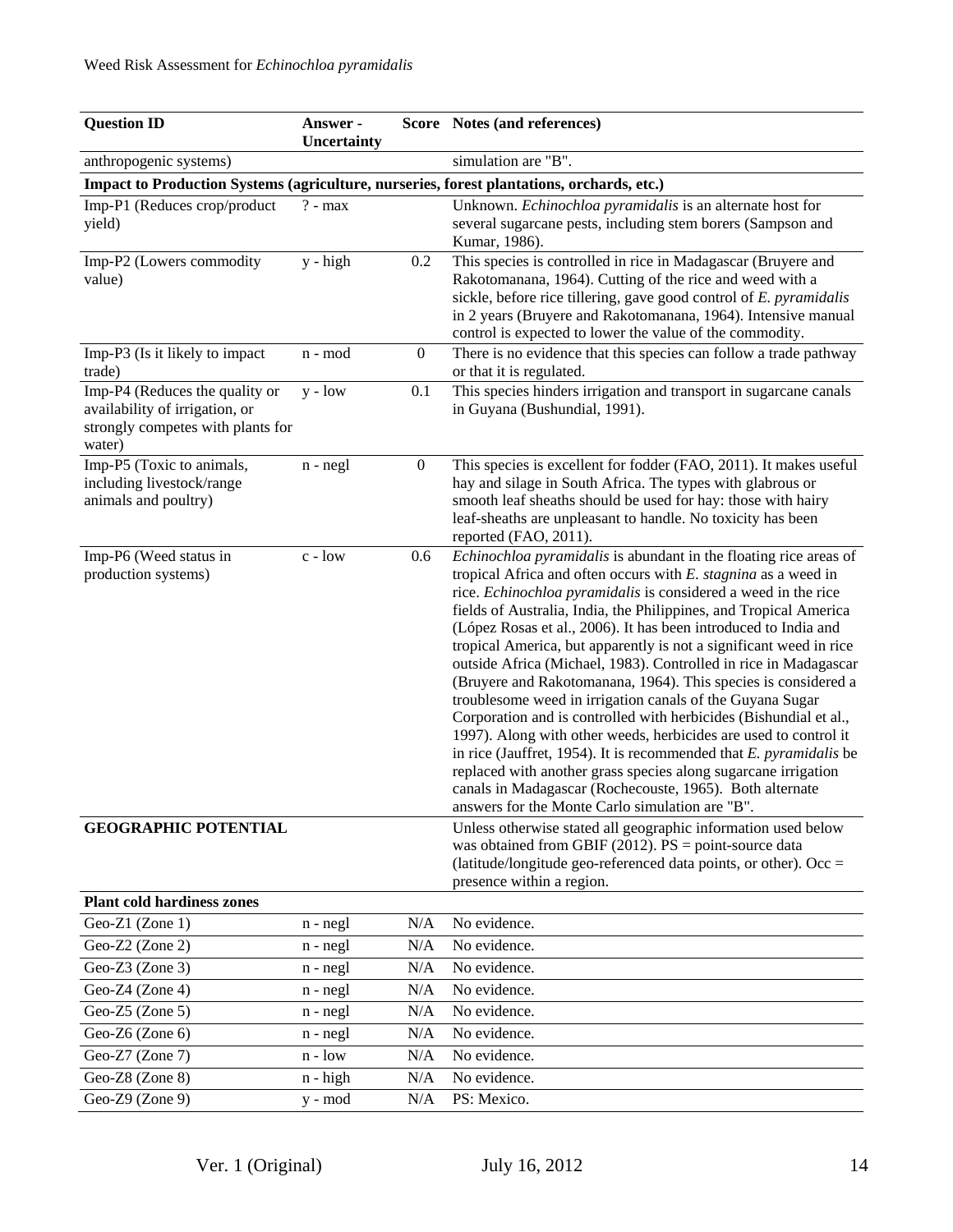| <b>Question ID</b>                   | Answer -    |                  | Score Notes (and references)                                                                                                                                                                                                                                                                                                                            |
|--------------------------------------|-------------|------------------|---------------------------------------------------------------------------------------------------------------------------------------------------------------------------------------------------------------------------------------------------------------------------------------------------------------------------------------------------------|
|                                      | Uncertainty |                  |                                                                                                                                                                                                                                                                                                                                                         |
| Geo-Z10 (Zone 10)                    | y - negl    | N/A              | PS: Australia, Botswana.                                                                                                                                                                                                                                                                                                                                |
| Geo-Z11 (Zone 11)                    | y - negl    | N/A              | PS: Madagascar, Mexico.                                                                                                                                                                                                                                                                                                                                 |
| Geo-Z12 (Zone 12)                    | y - negl    | N/A              | PS: Burkina Faso, Costa Rica.                                                                                                                                                                                                                                                                                                                           |
| Geo-Z13 (Zone 13)                    | $y - negl$  | N/A              | PS: Benin, Suriname.                                                                                                                                                                                                                                                                                                                                    |
| Koppen-Geiger climate classes        |             |                  |                                                                                                                                                                                                                                                                                                                                                         |
| Geo-C1 (Tropical rainforest)         | $y - negl$  | N/A              | PS: Mexico, Cameroon; Occ: French Guinea, Guadeloupe,                                                                                                                                                                                                                                                                                                   |
|                                      |             |                  | Trinidad & Tobago.                                                                                                                                                                                                                                                                                                                                      |
| Geo-C2 (Tropical savanna)            | y - negl    | N/A              | PS: Mexico, Gabon.                                                                                                                                                                                                                                                                                                                                      |
| Geo-C3 (Steppe)                      | y - negl    | N/A              | PS: Botswana, Cameroon.                                                                                                                                                                                                                                                                                                                                 |
| Geo-C4 (Desert)                      | y - negl    | N/A              | PS: Mali, Chad.                                                                                                                                                                                                                                                                                                                                         |
| Geo-C5 (Mediterranean)               | $n - low$   | N/A              | No evidence.                                                                                                                                                                                                                                                                                                                                            |
| Geo-C6 (Humid subtropical)           | $y - negl$  | N/A              | PS: Mexico, Malawi.                                                                                                                                                                                                                                                                                                                                     |
| Geo-C7 (Marine west coast)           | y - negl    | N/A              | PS: Mexico, Madagascar.                                                                                                                                                                                                                                                                                                                                 |
| Geo-C8 (Humid cont. warm<br>sum.)    | $n - low$   | N/A              | No evidence.                                                                                                                                                                                                                                                                                                                                            |
| Geo-C9 (Humid cont. cool sum.)       | $n - negl$  | N/A              | No evidence.                                                                                                                                                                                                                                                                                                                                            |
| Geo-C10 (Subarctic)                  | $n - negl$  | N/A              | No evidence.                                                                                                                                                                                                                                                                                                                                            |
| Geo-C11 (Tundra)                     | $n - negl$  | N/A              | No evidence.                                                                                                                                                                                                                                                                                                                                            |
| Geo-C12 (Icecap)                     | $n - negl$  | N/A              | No evidence.                                                                                                                                                                                                                                                                                                                                            |
| 10-inch precipitation bands          |             |                  |                                                                                                                                                                                                                                                                                                                                                         |
| Geo-R1 (0-10 inches; 0-25 cm)        | $n - high$  | N/A              | No evidence.                                                                                                                                                                                                                                                                                                                                            |
| Geo-R2 (10-20 inches; 25-51          | $y - negl$  | N/A              | PS: Botswana, Mali.                                                                                                                                                                                                                                                                                                                                     |
| cm)                                  |             |                  |                                                                                                                                                                                                                                                                                                                                                         |
| Geo-R3 (20-30 inches; 51-76          | $y - negl$  | N/A              | PS: Botswana, Mali.                                                                                                                                                                                                                                                                                                                                     |
| $\text{cm}$ )                        |             |                  |                                                                                                                                                                                                                                                                                                                                                         |
| Geo-R4 (30-40 inches; 76-102<br>cm)  | $y - negl$  | N/A              | PS: Australia, Tanzania, Malawi.                                                                                                                                                                                                                                                                                                                        |
| Geo-R5 (40-50 inches; 102-127        | $y - negl$  | N/A              | PS: Australia, Cote d'Ivoire.                                                                                                                                                                                                                                                                                                                           |
| cm)                                  |             |                  |                                                                                                                                                                                                                                                                                                                                                         |
| Geo-R6 (50-60 inches; 127-152        | $y - negl$  | N/A              | PS: Kenya, Uganda.                                                                                                                                                                                                                                                                                                                                      |
| cm)                                  |             |                  |                                                                                                                                                                                                                                                                                                                                                         |
| Geo-R7 (60-70 inches; 152-178        | y - negl    | N/A              | PS: Cameroon, Mexico.                                                                                                                                                                                                                                                                                                                                   |
| cm)                                  |             |                  |                                                                                                                                                                                                                                                                                                                                                         |
| Geo-R8 (70-80 inches; 178-203        | y - negl    | N/A              | PS: Cameroon, Mexico.                                                                                                                                                                                                                                                                                                                                   |
| cm)<br>Geo-R9 (80-90 inches; 203-229 | $y - negl$  | N/A              | PS: Madagascar, Mexico.                                                                                                                                                                                                                                                                                                                                 |
| cm)                                  |             |                  |                                                                                                                                                                                                                                                                                                                                                         |
| Geo-R10 (90-100 inches; 229-         | $y - negl$  | N/A              | PS: Mexico, Costa Rica.                                                                                                                                                                                                                                                                                                                                 |
| 254 cm)                              |             |                  |                                                                                                                                                                                                                                                                                                                                                         |
| Geo-R11 (100+ inches; 254+           | $y - negl$  | N/A              | PS: Cameroon, Venezuela; Occ: French Guinea.                                                                                                                                                                                                                                                                                                            |
| $\text{cm}$ )                        |             |                  |                                                                                                                                                                                                                                                                                                                                                         |
| <b>ENTRY POTENTIAL</b>               |             |                  |                                                                                                                                                                                                                                                                                                                                                         |
| Ent-1 (Plant already here)           | $n - high$  | $\boldsymbol{0}$ | It has been grown experimentally in Gainesville, Florida, but it is<br>not established in North America (Barkworth et al., 2011).<br>Assuming that all introduced plants were destroyed after the<br>experiment was completed, we will assume that it is not present<br>in the United States and proceed with the evaluation of its entry<br>potential. |